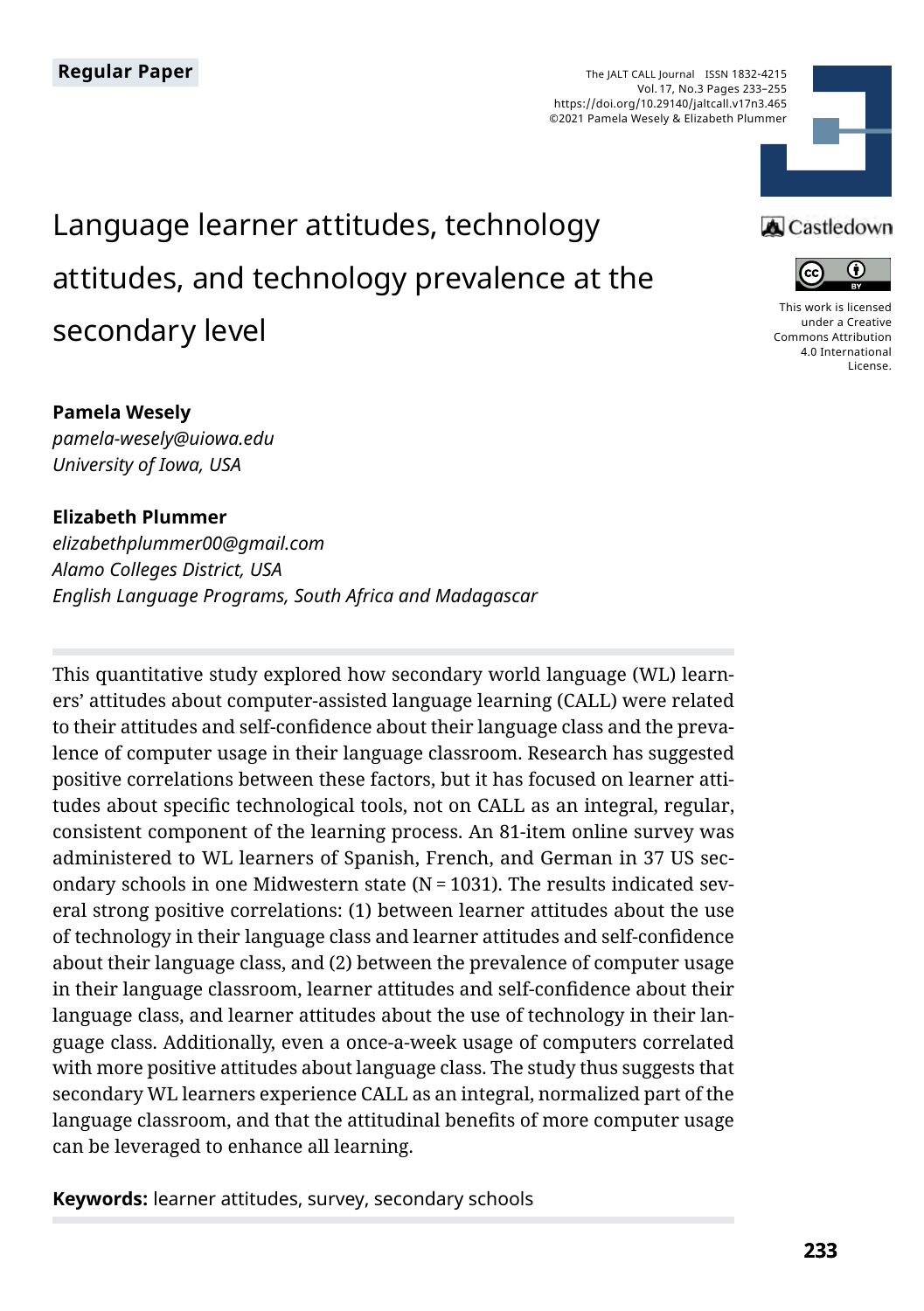# **Introduction**

With the continued growth and influence of technology in the classroom, researchers across a variety of educational contexts have sought to examine how learner attitudes and beliefs about technology relate to the ways that the learners learn. These studies have often concluded that learners drive the success of technology integration (e.g., Gikas & Grant, 2013; Hatlevik *et al.*, 2018; Mao, 2014). Within research on CALL (computer-assisted language learning), a substantial body of studies has provided us with information on the ways that learner attitudes relate to the use of technological tools in the language classroom (e.g., Castañeda, 2013; Elola & Oskoz, 2010; Li, 2018; T.-Y. Liu & Chu, 2010; C.-C. Liu *et al.*, 2016; Y.-C. Wang, 2015; Zhonggen *et al.*, 2019). These studies have revealed a number of important themes and patterns in learner attitudes and CALL. For instance, in many cases, these studies have identified generally positive attitudes on the part of learners in the WL classroom, concluding that the tools or the group of tools has added to their motivation or interest in the class (Castañeda, 2013; T.-Y. Liu & Chu, 2010; C.-C. Liu *et al.*, 2016; Y.-C. Wang, 2015; Zhonggen *et al.*, 2019). In cases where negative attitudes were identified, researchers often cited the mechanics or interactivity of the tool as the main source of the negativity (e.g., Elola & Oskoz, 2010; Li, 2018). However, these studies have also focused on providing in-depth knowledge about specific technological tools or groups of tools (e.g., blogs, wikis, e-book readers, smartphone apps) without necessarily treating the breadth of the learner experience in learning environments where multiple, varied technology tools are used and integrated into instruction in a variety of ways by the teacher (Sydorenko *et al.*, 2017). This study aims to address that gap by examining the ways in which secondary (junior high/high school) learners' attitudes about technology are related to and embedded in other components of WL (world language; meaning non-English language in the US) learning.

In this, our study takes the perspective proposed by Kessler (2018), wherein we integrate our consideration of CALL into "the learning environment and experience" (Kessler, 2018, p. 208). Kessler's 2018 article warned against making generalizations about technological tools, suggesting that researchers and teacher educators must take into account the broader learning context as well as the function and version of the tool. The widespread increase in technology usage and the increased variety of technologies available to teachers, Kessler argued, has upended the ways that researchers have traditionally organized CALL research around tools (Kessler, 2018). This perspective reflects what many scholars have recommended in CALL research: that CALL be studied not just in terms of specific tools that are deployed from time to time in the classroom, but rather as an integral, regular, consistent component of the learning process (Chapelle, 2001; Stockwell & Reinders, 2019; Sydorenko *et al.*, 2017; S. Wang & Vásquez, 2012; Warschauer, 2002). As such, we are examining CALL as something that has been normalized in the classroom, where technology "is so embedded in our practice that it ceases to be regarded as either a miracle cure-all… or something to be feared" (Chambers & Bax, 2006, p. 465). This lens

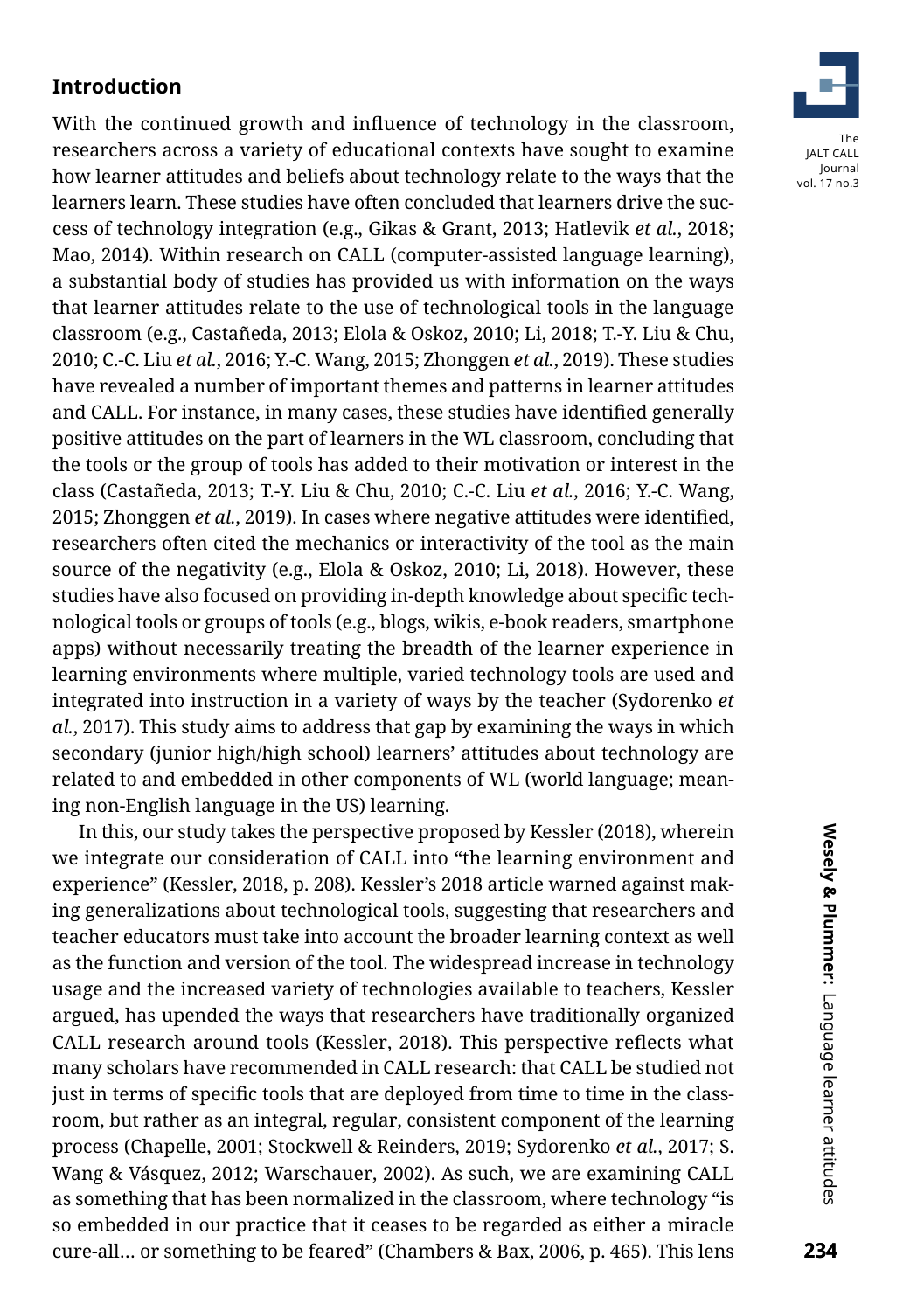on CALL also reflects the realities of technology usage in the time of COVID-19, where language teachers have been required to substantially integrate and embed technology usage in every hybrid, distance, and/or remote class in the US and across the world. The focus of the present work is thus on learner attitudes about technology as a part of the whole classroom experience, rather than on the implementation of a specific technological tool or task.



#### **Review of the literature**

#### *Attitudes about CALL and attitudes about language learning*

Positive learner attitudes about language learning have long been connected to the use of technology in the language classroom. Studies have offered evidence that positive attitudes about the use of specific technological tools correlate with positive attitudes or added motivation and interest about language learning or a specific language task (e.g., T.-Y. Liu & Chu, 2010 [ubiquitous gaming]; Mavrou *et al.*, 2010 [cloze-text and writing composition]; Y.-C. Wang, 2015 [wikis]). For instance, the study by T.-Y. Liu and Chu (2010) investigated Chinese high school English learners and their use of ubiquitous gaming technologies. In the experimental group where ubiquitous games were integrated into the learning processes, the learners demonstrated significantly more learning motivation in relation to attention, relevance, confidence, and satisfaction than in the control group. A correlation between positive attitudes about technological tools and positive learner attitudes about language learning has not been found in all circumstances, however. For example, Chen's (2016) experimental study on blogging in a university English as a Foreign Language (EFL) language classroom in Taiwan found no differences in writing motivation or anxiety for the learner participants in the experimental (blogging) and control (no blogging) groups (see also C.-C. Liu *et al.* (2016) for an examination of changes in attitude over time).

Very few studies have looked at learner attitudes about CALL as an integral, regular, consistent component of the learning process in the language classroom, and then correlated those attitudes with attitudes about language learning and/or the language class. Two of the only published research studies on this topic were conducted with university EFL learners in Turkey (Öz, 2015; Öz et al., 2015). In these studies, the researchers found that, among these learners, there were statistically strong positive correlations between the Using the Attitudes towards Foreign Language Learning (A-FLL) Scale and the Attitudes towards Computer-Assisted Language Learning (A-CALL) Scale.

Ultimately, the research on the relationship between learner attitudes about CALL and attitudes about language learning and/or the language class has shown a primarily positive relationship. Some studies have suggested that the relationship between attitudes about technological tools and attitudes about language learning is more complex, insofar as it is mediated by how the tool is implemented, the learner's own learning trajectory, and the training provided to the learner (e.g., Elola & Oskoz, 2010; Gikas & Grant, 2015; Li, 2018). The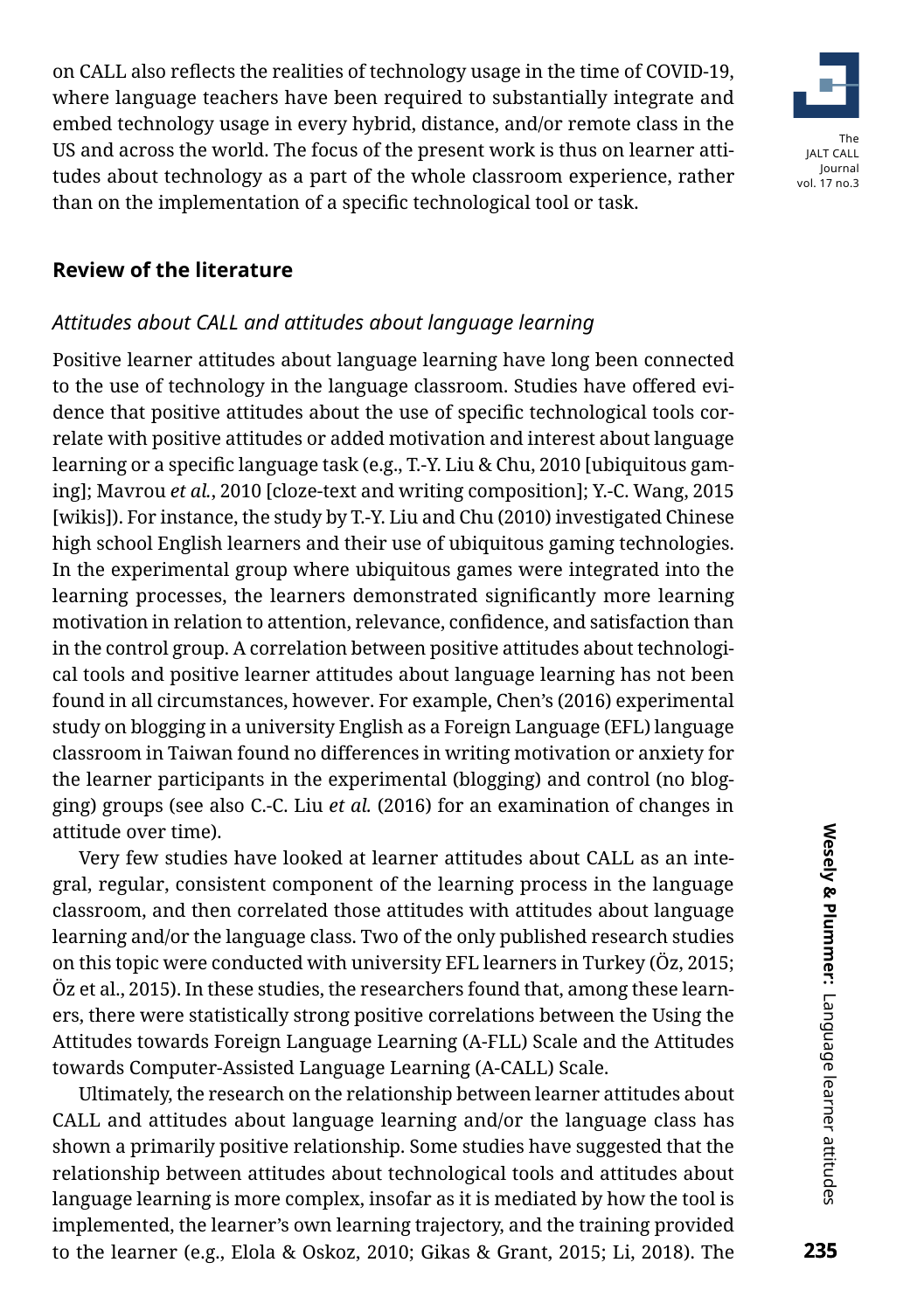few studies about general learner attitudes about CALL and attitudes about language learning by Öz (2015) and Öz *et al.* (2015) detailed above, have more universally shown a positive relationship between the two types of attitudes.

Importantly, none of these studies have been conducted in secondary WL learning contexts in the United States. Although secondary WL learners in the US do share some characteristics with university learners and learners in other countries, research has shown repeatedly that learner cognition about language learning differs across contexts and age groups (Horwitz, 1988). Furthermore, the specific ways that learners use technology in the classroom and the practices used by teachers in integrating technologies also differ widely across contexts and from year to year as technologies change through advancements. For instance, in the United States, 1:1 initiatives where every learner is given the same school-regulated device (e.g., a laptop or tablet) are common at the secondary level, but uncommon in most other contexts (Lowther *et al.*, 2003; Zheng *et al.*, 2013). Therefore, we must be cautious about overgeneralizing findings about learner attitudes about CALL in the language classroom across disparate learning institutions and educational systems, as well as over time (Chambers & Bax, 2006; Sydorenko *et al.*, 2017). This study addresses this gap in the literature by focusing on WL education at the secondary level in the United States.

# *Technology prevalence, CALL attitudes, and language learning attitudes*

Research conducted across different national and international general educational contexts has consistently found a significant positive relationship between the prevalence of computer usage in schools and a variety of positive attitudinal measures in learners. Zhong (2011), with data from 16 countries, found a positive relationship between the use of technology in school and learners' self-reported digital skills. Hatlevik *et al.* (2018), with data from 15 countries on the International Computer and Information Literacy Study 2013, found that experiences with technology led to more self-efficacy relating to technology. Studies on secondary learners set in Switzerland (Schmid & Petko, 2019) and Israel (Levine & Donitsa-Schmidt, 1997) also found positive correlations between the increased use of technology and learners' attitudes relating to technology. In the United States, Gibson *et al.* (2014) conducted a study with an intervention designed to incorporate increasing amounts of technology in US elementary schools. The authors trained fourth- and fifth-grade general education teachers to use more technology in their classrooms over the course of four years, dividing the teachers into three groups based on their computer use. In comparing those groups, the authors found clear evidence of "a significant and positive relationship between intervention intensity and changes in student attitudes toward computing" (2014, p. 170). Similarly, in a study by Lowther *et al.* (2003) looking at a population of fifth-, sixth-, and seventhgrade learners in the United States, a matched treatment-control group design contrasted schools where each learner was given a laptop in schools where there were only about five computers per class. They found that the increased

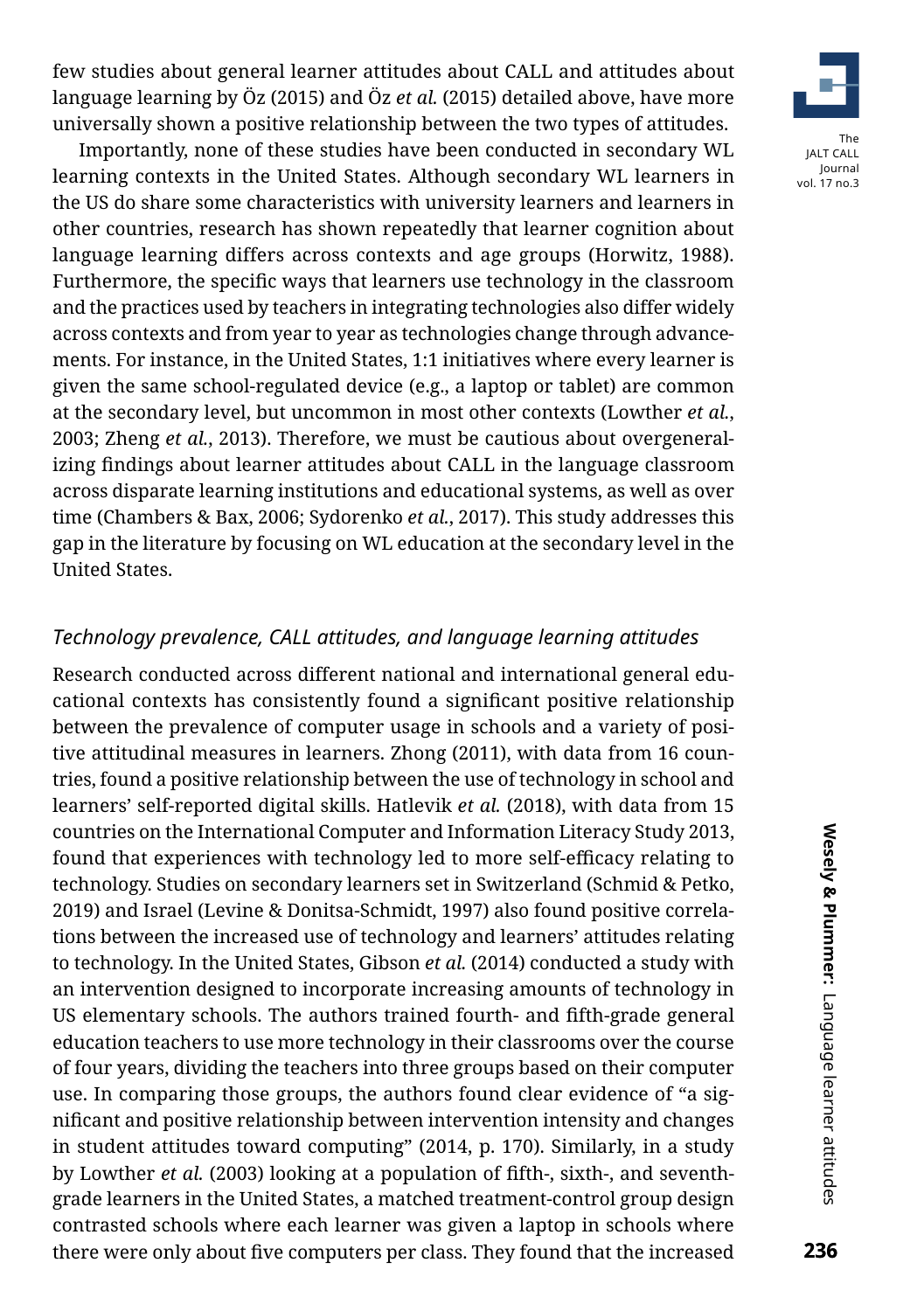presence of technology correlated with better attitudes about technology, even when other components of the classroom did not change (Lowther *et al.*, 2003).

Very few studies have been conducted specifically about the prevalence of technology and its correlation with learner attitudes in secondary language learning environments. Measures of the prevalence of learners' use of technology at the post-secondary level has often been directed beyond the classroom, such as on the learners' use of computers or social media in their everyday lives (see for instance MacLean & Elwood, 2009). Some parallel findings to the studies about general education classrooms previously discussed have been identified, for instance, Öz *et al.*, (2015), in their study of university EFL learners in Turkey, determined that more frequent computer use for language learning purposes correlated with better attitudes about CALL. Sydorenko *et al.* (2017), working in a WL program in a US university, similarly examined how learner beliefs about CALL were related to how much technology they used in-class and out-of-class. They found that more in-class technology use correlated with more positive beliefs about CALL. In their case, learners who used technology for more than one hour a week in the classroom showed more positive beliefs about CALL than learners who used technology for less than one hour.

This is an area that certainly merits more study. As with the research on learner attitudes about CALL and about language learning, there is a lack of relevant research about technology prevalence, CALL attitudes, and language learning attitudes in the secondary WL context in the United States.

# **The present study**

To fill the gaps identified in the research literature, this study will examine several different ways in which secondary learner attitudes interrelate with the use of CALL within the environment of the WL classroom. The research questions for this study are the following:

- 1. How do US secondary WL learner attitudes about the use of technology in their language class relate to their attitudes and self-confidence about their language class?
- 2. How does the prevalence of computer usage in a US secondary WL class relate to (a) learner attitudes about their language class, (b) learner selfconfidence about their language class, and (c) learner attitudes about the use of technology in the language class?

# **Method**

This study is a correlational quantitative study designed to identify relationships among variables but not to establish causality per se (Phakiti, 2015). The primary source of data in the study is an 81-item online survey administered to secondary WL learners in the United States.

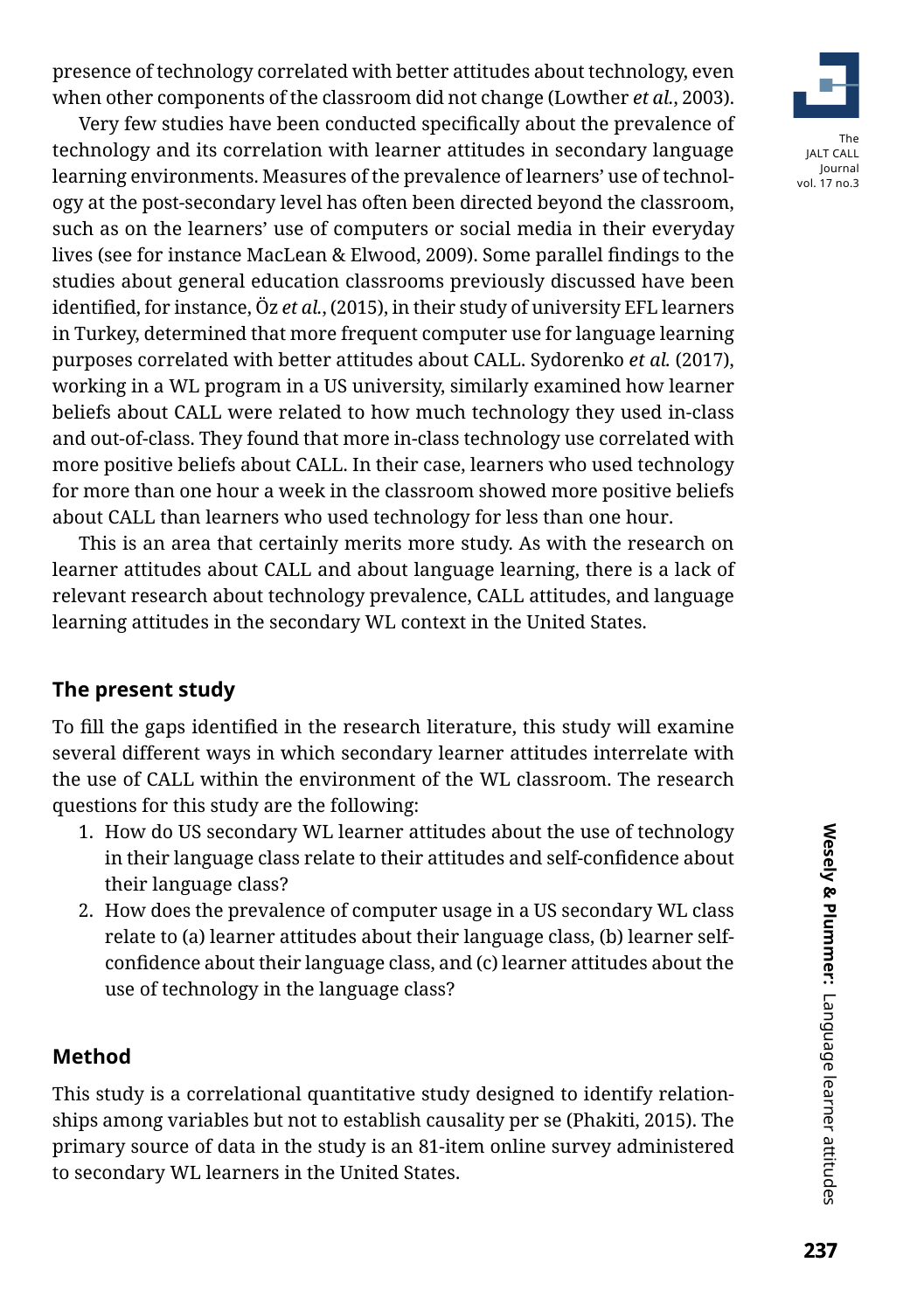# *Participants and setting*

Participants in this study were recruited through contacting K-12 public school districts across one Midwestern state in the United States. Public school districts in the United States are designated to serve a specific geographic area through offering cost-free instruction to all students from kindergarten ("K," approximately age 5) through the end of secondary school (grade "12," approximately age 18). School districts vary widely in size, with small rural districts sometimes consisting of one school building that includes all classrooms for teachers and students K-12, while large urban districts will include multiple elementary (grades K–5/6), junior high (grades 6/7–8), and high schools (grades 9–12). Public school districts are governed by a superintendent appointed by an elected body (the "school board") as well as principals and assistant administrators assigned to each school.

| Category   | Subcategory           | Percentage     |
|------------|-----------------------|----------------|
| Gender     | Male                  | 42             |
|            | Female                | 57             |
|            | No response           | 1              |
| l evel     | Junior high school    | 4              |
|            | High school level 1   | 36             |
|            | High school level 2   | 28             |
|            | High school level 3   | 19             |
|            | High school level 4/5 | 11             |
|            | Other/no response     | 2              |
| Language   | Spanish               | 85             |
|            | German                | 13             |
|            | French                | $\mathfrak{p}$ |
| City type* | Urbanized area        | 8              |
|            | Urban cluster         | 64             |
|            | Rural                 | 24             |
|            | No response           | 4              |

**Table 1.** Participant demographics (N=1031)

\*Urbanized Areas have a population that is greater than 50,000; urban cluster population is between 2,500 and 50,000, and rural city types include all other areas.

Thirty-seven public school districts in the state (about 10% of total districts) consented to participate in the study. After consent was given at the district level, the survey was sent to the district's WL teachers who distributed the survey to their students. The participant makeup is summarized in Table 1. The participants in this study (N = 1031) included 42% male and 57% female learners (1% non-response). Languages represented were 85% Spanish, 13% German, and 2% French. Most of the participants were in Level 1 (36%) and Level 2 (28%) high school classes, with Level 3 (19%) and Level 4/5 (11%) represented as well. Only 4% of the respondents were in junior high (2% non-responses).

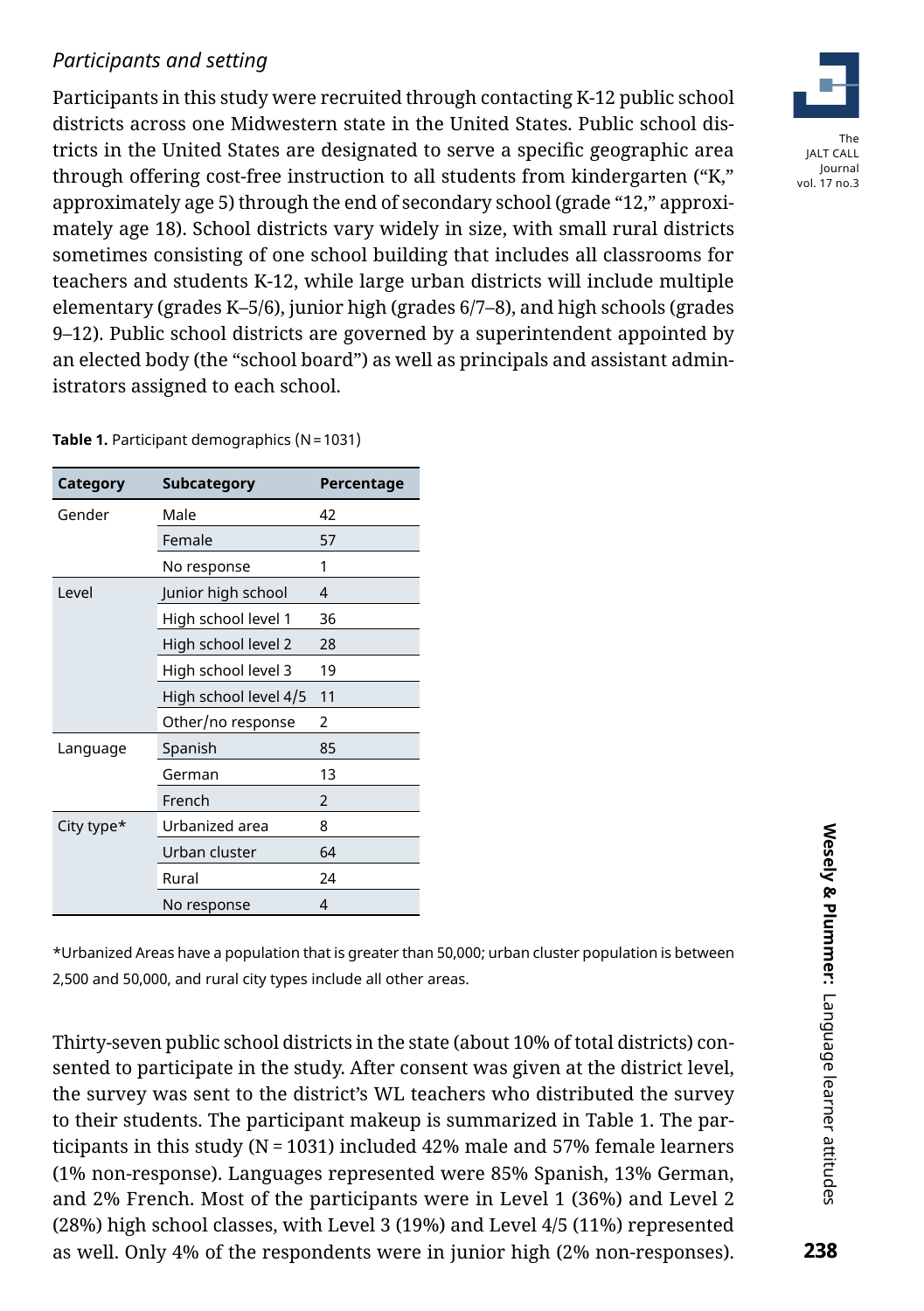Additionally, there was considerable representation from rural contexts (population less than 2,500; 24% of participants), as well as from urbanized clusters (population between 2,500 and 50,000; 64%). Large urban districts were not as widely represented in the study (population greater than 50,000; 8%), primarily due to the demographic composition of the predominantly rural state (4% non-response). Because this group of respondents was obtained by districts, teachers, and students choosing to participate, any generalizations from the data should be considered with care.

# *Instrument*

The survey used in the present study (see Appendix A) was developed with the use of both qualitative and quantitative data. The qualitative data consisted of interviews with eight secondary Spanish learners from four different and demographically diverse sites within the state. Questions in the interviews (see Appendix B) encouraged the learners' reflections on their attitudes about technology and the language class. These qualitative data were collected in order to offer context-specific information about participant technology usage so as to produce an instrument that was "optimally reliable and valid" (Onwuegbuzie *et al.*, 2010, p. 63). This step was necessary since all other instruments in the field had been created for post-secondary learners outside of the United States. The quantitative data consisted of a pilot survey administered online via Qualtrics, adapted from MacLean and Elwood (2009) and Guilloteaux and Dörnyei (2008), sent to secondary learners in the state (N = 268). These two data sources were then combined to create the 81-item survey used in the present study, comprised of ten sections (Table 2). The 81-item online survey was also administered using Qualtrics. This paper will present the results from the following sections (bolded in Table 2): Attitudes about Language Class, Self-Confidence about Language Class, Attitudes about Technology in the Language Classroom, as well as one question from the Demographics section.

#### **Table 2.** Sections of the survey instrument

| <b>Section</b>                                       | # items |
|------------------------------------------------------|---------|
| Technological Proficiency in Common Tasks            | 10      |
| Usefulness of Technology for School Topics           | 5       |
| How the Respondent will use Technology in the Future | 3       |
| Preferences for Using Technology                     | 12      |
| Setting for Learning Technology                      | 3       |
| How Respondent has Helped Others with Technology     | 4       |
| <b>Attitudes about Language Class</b>                | 7       |
| Self-Confidence about Language Class                 | 7       |
| Attitudes about Technology in the Language Classroom | 13      |
| <b>Demographics</b>                                  | 17 (1*) |

<sup>\*</sup>One question from the Demographics section is analyzed in the present study.

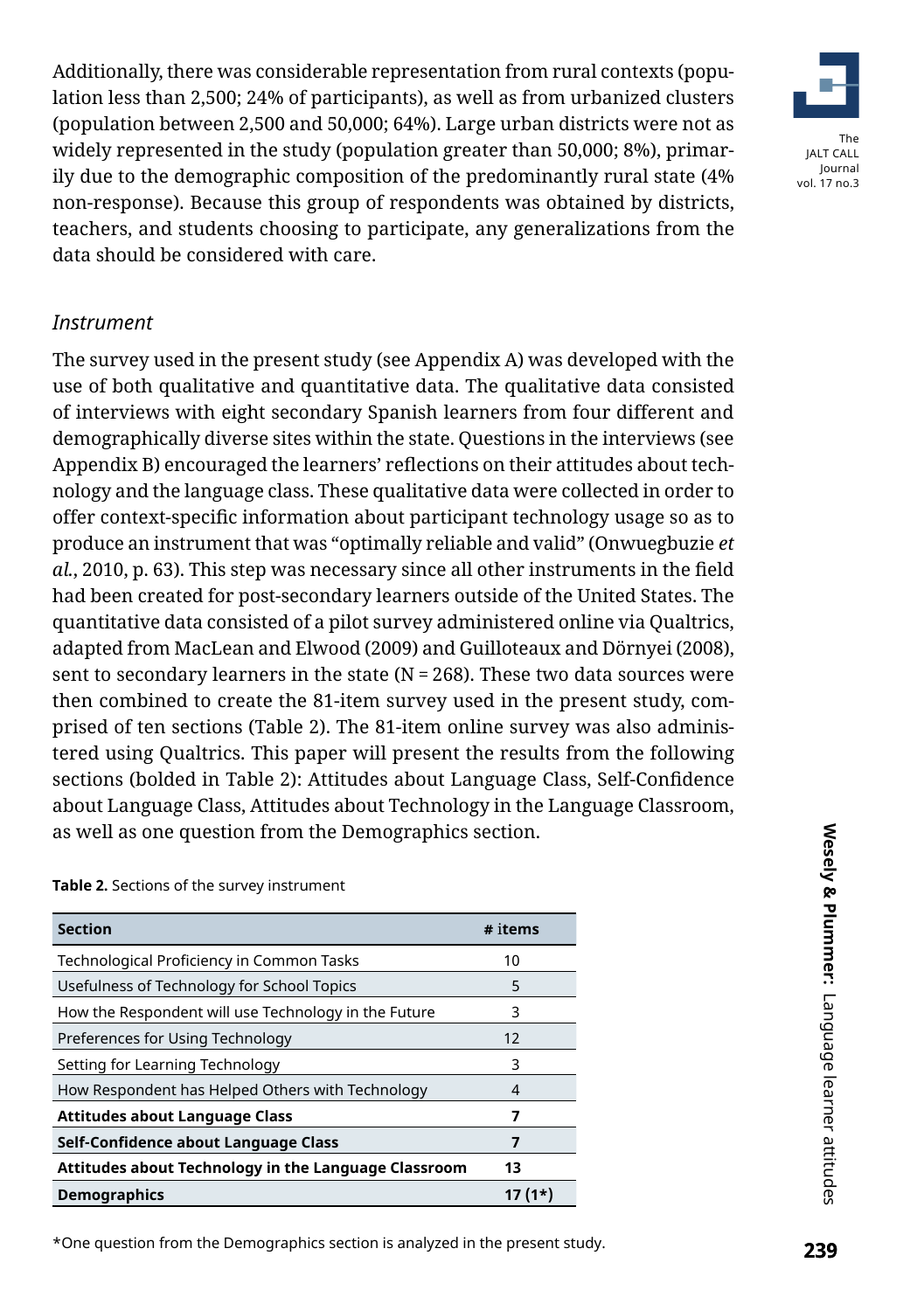The Attitudes about Language Class section was adapted from a survey featured in Guilloteaux and Dörnyei (2008). The seven positively-worded Likerttype items had been shown in the pilot study to be a valid measure of the construct for the population under study. Some examples of these items include "I wish we had more [language] classes at school this year" and "When [language] class ends, I often wish it would continue." In the survey, the text "[language]" was automatically replaced via the survey software with the language the learner self-identified as the primary language they were currently studying (e.g., Spanish, French, German). The measure of internal consistency of this section in the current study's data, the Cronbach's Alpha, was .905, which is seen as a strong result.

The Self-Confidence about the Language Class section was similarly adapted from Guilloteaux and Dörnyei's (2008) work and shown to be valid in the pilot study, previously referenced, for this population. All seven positively-worded Likert-type items were used in the analysis. Examples include: "I feel I am making progress in [language] this year," and "I am sure that I will one day be able to speak [language]." The Cronbach's Alpha for this section in the current study's data was also .905.

The third section, Attitudes about Technology in the Language Classroom, was developed based on the qualitative data gathered during the survey development process. Four major attitudes could be identified in the qualitative data: technology as effective and efficient in the language class; technology as allowing learners more autonomy in the language class; a personal liking of using technology to learn language; and self-efficacy about technology in the language class. The term "technology" was selected for use in the survey over the word "CALL," which has been used in similar instruments, notably the A-CALL scale (Öz, 2015; Öz *et al.*, 2015). The researchers determined from the interview data that the term "technology" was more familiar to the population under study, and it was sufficiently equivalent for the purposes of the survey and aligned more with the purposes of the study to look at technology as a regular and integrated part of the classroom. These themes were then transformed into 13 Likert-style items where learners had to mark their level of agreement with statements like, "I like doing new things with technology in [language] class," and "Using technology in my [language] class helps make less work for the students." Ultimately, this section of 13 items proved to be internally consistent, with a Cronbach's Alpha of .898.

This study also addresses learners' responses to one question in the Demographics section. This question was phrased as "How often do you access computers in your [language] classroom?" The participants were given seven possible responses to this question: (a) daily or almost daily; (b) 2–3 times a week; (c) once a week; (d) 2–3 times a month; (e) once a month; (f) a few times a year; and (g) never. This item thus served as the basis for the analysis of the relationship between the prevalence of computer usage in the language classroom and learner attitudes. This item was selected for analysis in this study due to the changing prevalence of technology at the secondary level in the United States, and to examine if the prevalence of technology use with this population

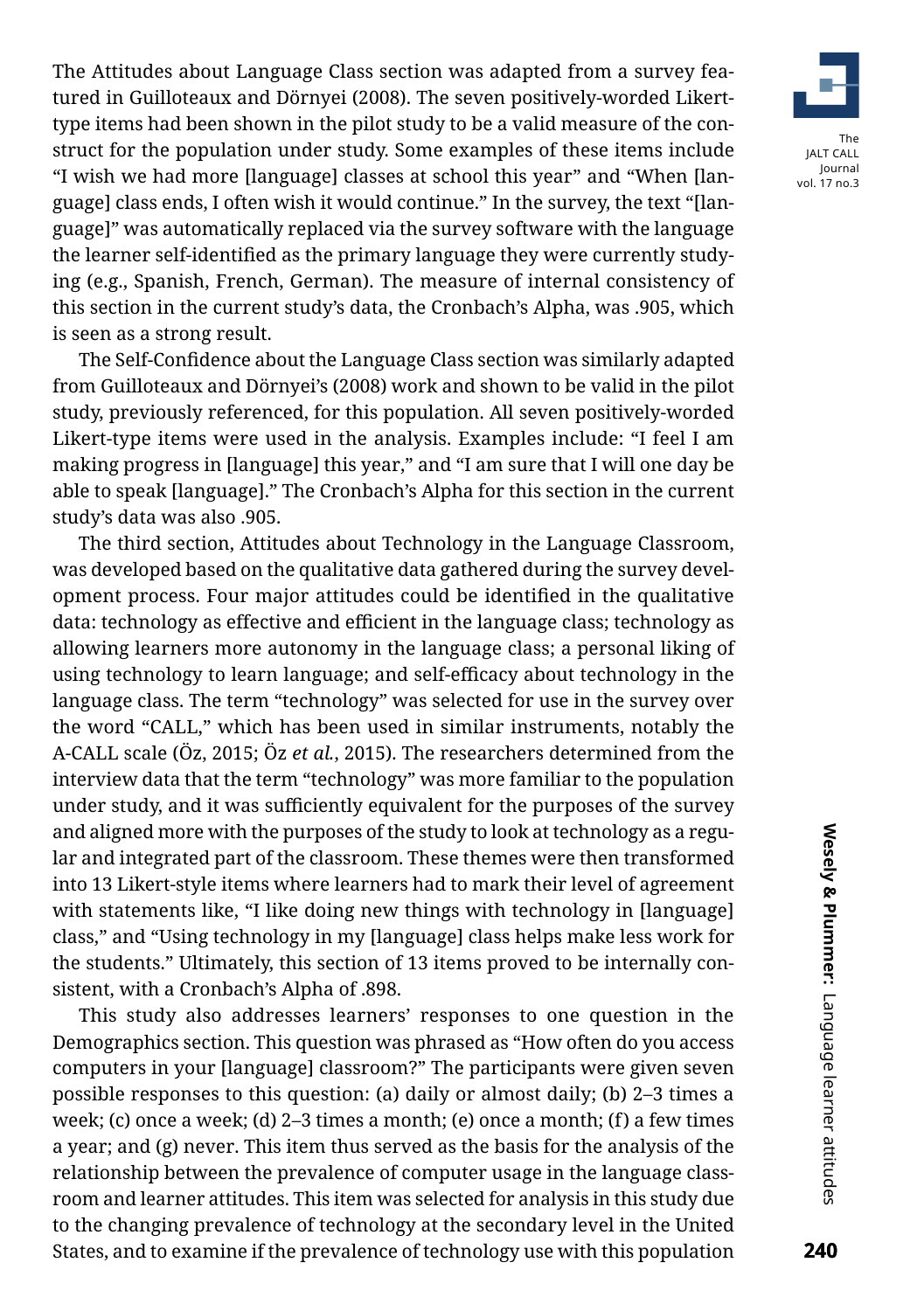was as impactful on learner attitudes as it is in other contexts. Just as with the previous use of the word "technology," the use of "computers in your [language] classroom" was seen to be the most accessible and applicable to the learners in the study based on the piloting of the initial survey and the qualitative data.



#### *Data analysis*

We used the statistical software SPSS for all calculations. In order to determine the association of learner attitudes about technology in the language classroom with their attitudes and self-confidence about language class (RQ1), we first converted the Likert-type items in each section to a score. For each item, we entered −2 for a "strongly disagree" response, −1 for a "disagree" response, 0 for a "neither agree nor disagree" response, 1 for an "agree" response, and 2 for a "strongly agree" response. We added up each participant's individual item scores for each section, to result in one total score for each section for each participant, creating what Turner has called "interval-like data" (1993, p. 738). In order to measure the internal consistency, Cronbach's Alpha for each section was calculated, as reported above. Finally, we calculated the correlations (using the Pearson Correlation Coefficient) between (1) the Attitudes about Technology in the Language Classroom scores and the Attitudes about Language Class scores and (2) the Attitudes about Technology in the Language Classroom scores and the Self-Confidence in Language Class scores.

In order to examine the relationship between the prevalence of computer usage in the WL class and the learner attitudes about language class, their self-confidence about language class, and their attitudes about technology in the language classroom (RQ2), we started with the three section calculations used for RQ1. For the prevalence question ("How often do you access computers in your [language] classroom?") we grouped the responses to provide a large enough sample to support our statistical procedures. Learners who responded (a) daily or almost daily or (b) 2–3 times a week were grouped into a "high usage" group (N = 513). Learners who responded (c) once a week; (d) 2–3 times a month; or (e) once a month were grouped into a "medium usage" group (N = 379). Learners who responded (f) a few times a year or (g) never were grouped into a "low usage" group ( $N = 140$ ). We then ran ANOVA tests with the Tukey post hoc test for each relationship between the prevalence (independent variable) and the Learner Attitudes about Technology in the Language Classroom, Attitudes about Language Class, and Self-Confidence about Language Class (dependent variables).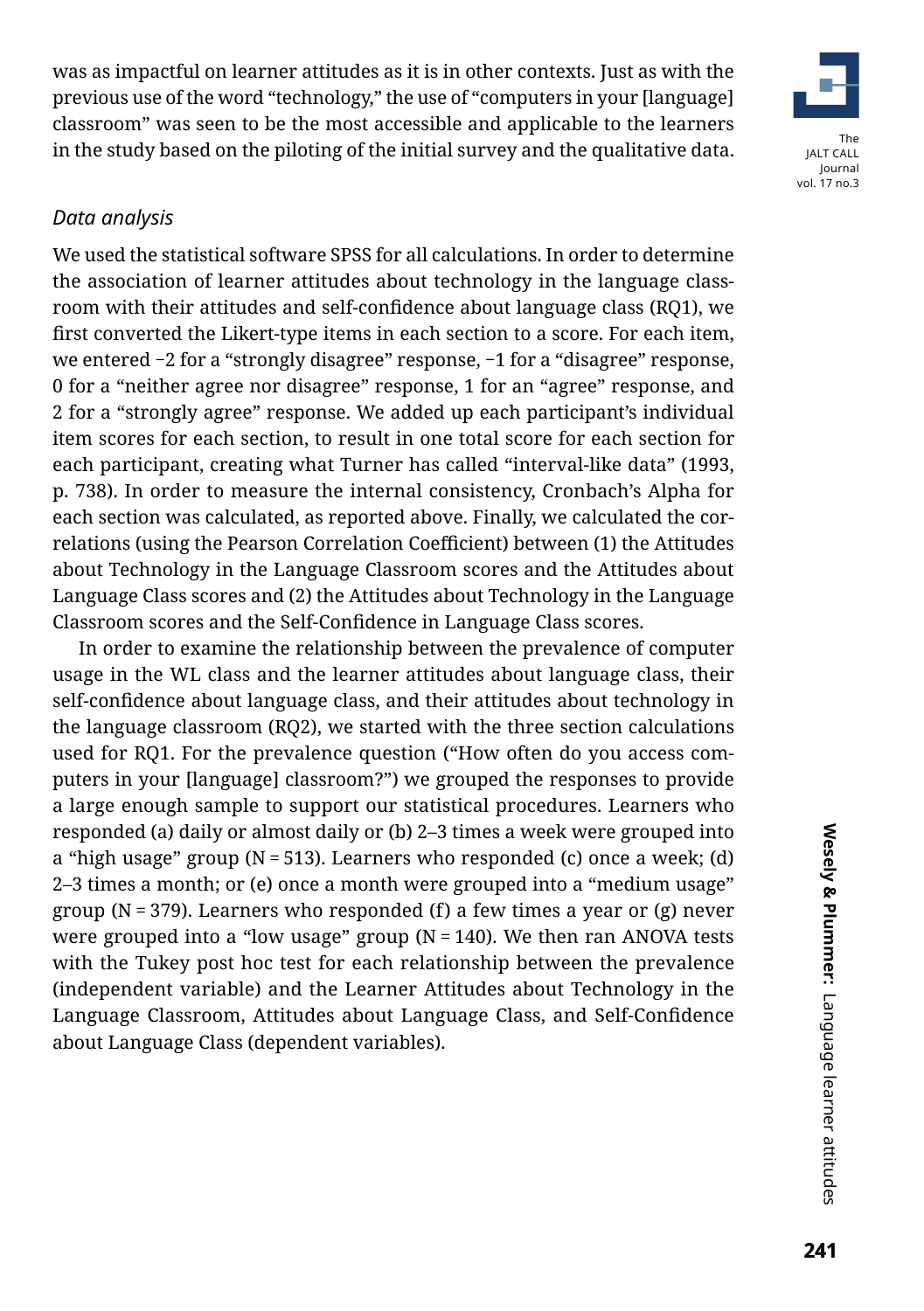# **Results**

# *Attitudes about technology in the language classroom and attitudes and self-confidence about language class*



Journal vol. 17 no.3

**Table 3.** Correlation with attitudes about technology in the language classroom

|                                      | <b>Pearson Correlation</b> |                 |
|--------------------------------------|----------------------------|-----------------|
| <b>Subscale</b>                      | Coefficient                | Sig. (2-tailed) |
| Attitudes about Language Class       | .556                       | $.000**$        |
| Self-Confidence about Language Class | .561                       | $.000**$        |

\*\* Correlation is significant at the .01 level (2-tailed)

As shown in Table 3, the analyses revealed significant correlations between the Attitudes about Technology in the Language Classroom and the Attitudes about Language Class responses. They also revealed significant correlations between the Attitudes about Technology in the Language Classroom and the Self-Confidence About the Language Class sections.

# *Computer prevalence and attitudes about language class*

|                | Sum of    |      | Mean    |       |        |
|----------------|-----------|------|---------|-------|--------|
|                | squares   | df   | square  |       | p      |
| Between groups | 347.843   |      | 173.922 | 4.790 | .008** |
| Within groups  | 37363.481 | 1029 | 36.310  |       |        |
| Total          | 37711.325 | 1031 |         |       |        |

**Table 4.** One-way analysis of variance of attitudes about language class by computer usage

\*\*p value: Significant at the p<.01 level

A one-way ANOVA was conducted to compare the high-usage, medium-usage, and low-usage groups on computer prevalence and attitudes about language class. There was a statistically significant difference among the three groups (F  $(2, 1029) = 4.790, p = .008$  (Table 4). A Tukey post hoc test revealed that the scores on the survey in the Attitudes about Language Class section were significantly higher for learners who stated that they had high (*p* = .03) or medium (*p*= .006) usage of computers in their classroom compared with those who reported low usage. There was no significant difference between learners who reported high and medium usage.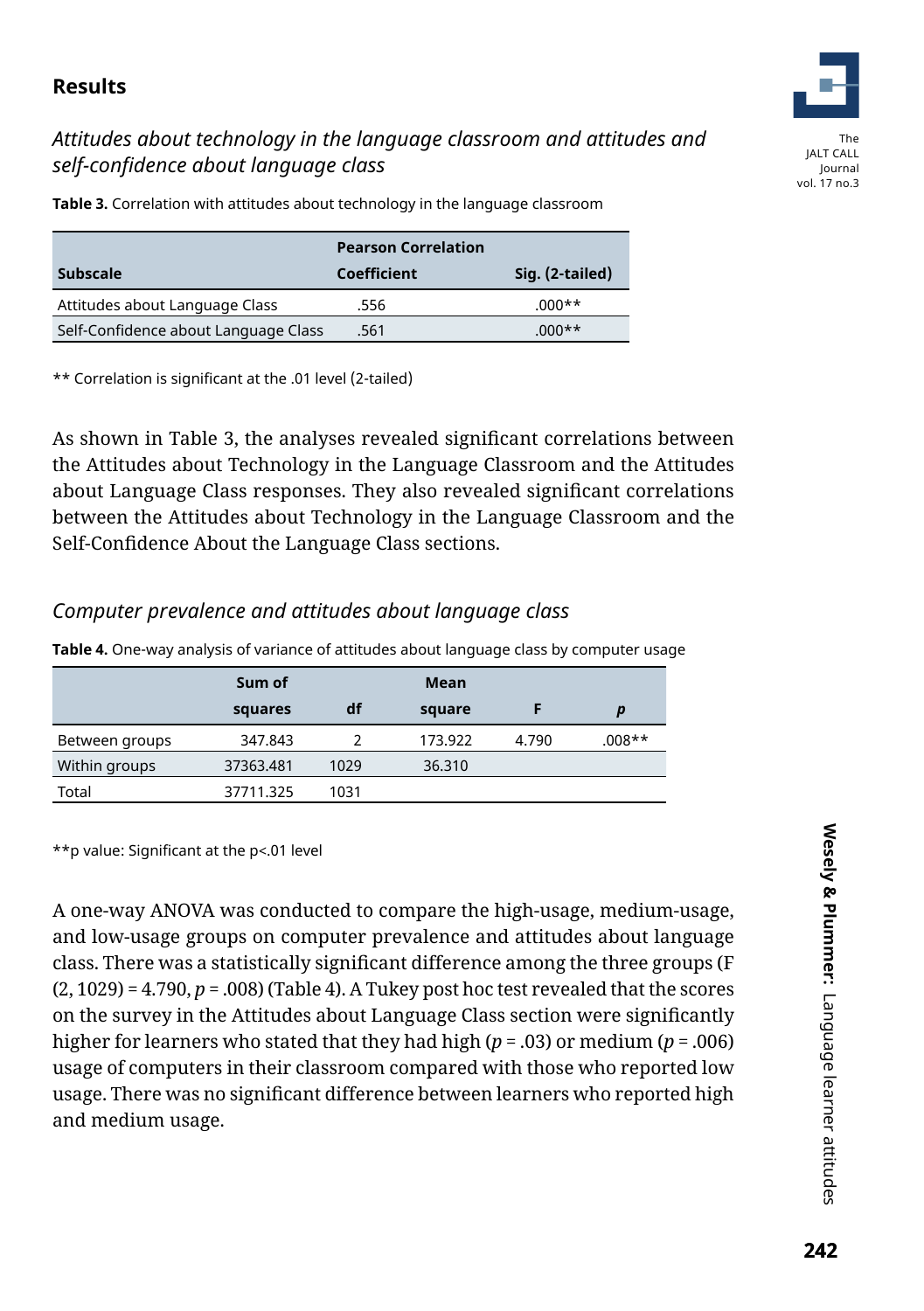# *Computer prevalence and self-confidence about language class*

**Table 5.** One-way analysis of variance of self-confidence about language class by computer usage

|                | Sum of    |      | Mean    |       |        |
|----------------|-----------|------|---------|-------|--------|
|                | squares   | df   | square  |       | D      |
| Between groups | 522.059   |      | 261.029 | 7.399 | .001** |
| Within groups  | 36300.328 | 1029 | 35.277  |       |        |
| Total          | 36822.387 | 1031 |         |       |        |



The JALT CALL Journal vol. 17 no.3

\*\*p value: Significant at the p<.01 level

A one-way ANOVA was conducted to compare the high-usage, medium-usage, and low-usage groups on computer prevalence and self-confidence about language class. There was a statistically significant difference among the three groups (F (2, 1029) = 7.399, *p*= .001) (Table 5). A Tukey post hoc test revealed that the scores on the survey in the Self-Confidence about Language Class section were significantly higher for learners who stated that they had high (*p* = .003) or medium (*p*= .000) usage of computers in their classroom compared with those who reported low usage. There was no significant difference between learners who reported high and medium usage.

# *Computer prevalence and attitudes about technology in the language classroom*

**Table 6.** One-way analysis of variance of attitudes about technology in the language classroom by computer usage

|                | Sum of    |      | Mean     |        |                  |
|----------------|-----------|------|----------|--------|------------------|
|                | squares   | df   | square   |        | $\boldsymbol{p}$ |
| Between groups | 3086.618  |      | 1543.309 | 20.533 | $000**$          |
| Within groups  | 77340.359 | 1029 | 75.161   |        |                  |
| Total          | 80426.977 | 1031 |          |        |                  |

\*\*p value: Significant at the p<.01 level

A one-way ANOVA was conducted to compare the high-usage, medium-usage, and low-usage groups on computer prevalence and learner attitudes about technology in the language classroom. There was a statistically significant difference among the three groups (F (2, 1029) = 20.533, *p* = .000) (Table 6). A Tukey post hoc test revealed that the scores on the survey in the Attitudes about Technology in the Language Classroom section were significantly higher for learners who stated that they had high usage compared with those with medium (*p* = .042) or low (*p* = .000) usage of computers in their language classroom. Furthermore, the learners reporting medium usage (*p* = .000) had significantly higher scores on the survey than those reporting low usage.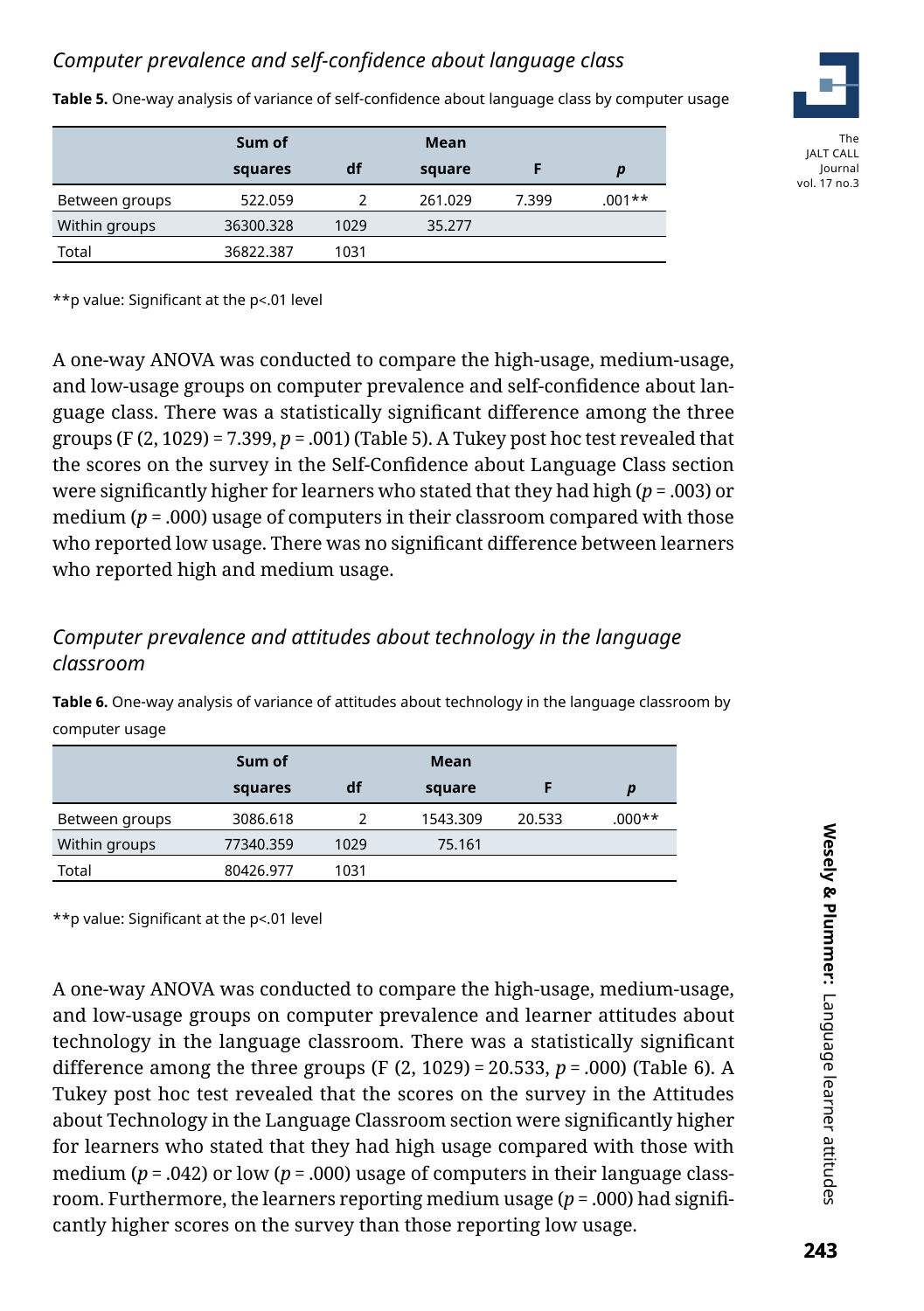# **Discussion**



This study found that learner attitudes about technology in the language classroom had a significant positive correlation with their attitudes about language class. Additionally, learner attitudes about the use of technology in the language classroom had a significant positive correlation with their self-confidence about language class.

These findings make specific contributions to the field in two important ways. Most notably, as indicated above, this study echoes the findings in other contexts and at other levels, offering important evidence that a relationship exists for learners in the secondary level in the US between attitudes about technology in the language classroom and attitudes and self-confidence about language class (Öz, 2015; Öz *et al.*, 2015; Sydorenko *et al.*, 2017). These findings are important given the differences between secondary and post-secondary institutions in terms of technological capabilities and implementation patterns (Lowther *et al.*, 2003; Zheng et al, 2013), learner cognition about language learning (Horwitz, 1988), institutional structures (Chambers & Bax, 2006), teacher qualifications and backgrounds, and learner training in using technology (Sydorenko *et al.*, 2017) to name a few. In addition to addressing a broader and more academically and socioeconomically diverse group of WL learners than most other studies on this topic, this study offers a new perspective of the importance and enriching possibilities of CALL usage in the classroom.

Secondly, this study measured learners' general attitudes about technology in their language classes, not focusing on one particular tool or experience using technology. In seeking to avoid the technocentrism identified by scholars like Chapelle (2001) and S. Wang and Vásquez (2012), and identifiable in many CALL studies (e.g., Castañeda, 2013; Elola & Oskoz, 2010; Li, 2018; T.-Y. Liu & Chu, 2010; C.-C. Liu *et al,* 2016; Y.-C. Wang, 2015; Zhonggen *et al.*, 2019), this study contextualizes attitudes about technology within the learners' broad experiences in the secondary WL classroom, the "learning environment and experience" identified by Kessler (2018, p. 208; see also Chambers & Bax, 2006; Stockwell & Reinders, 2019). This measure of learners' attitudes about technology in the language classroom was based on a process of instrument development that began with qualitative interviews with secondary WL learners in the United States. As such, the data generated were designed to reflect actual patterns and themes of CALL in the context being studied. This increased the internal validity of the measure as an accurate look at the breadth of the experience of the secondary WL learner in the US in modern times (Onwuegbuzie et al, 2010).

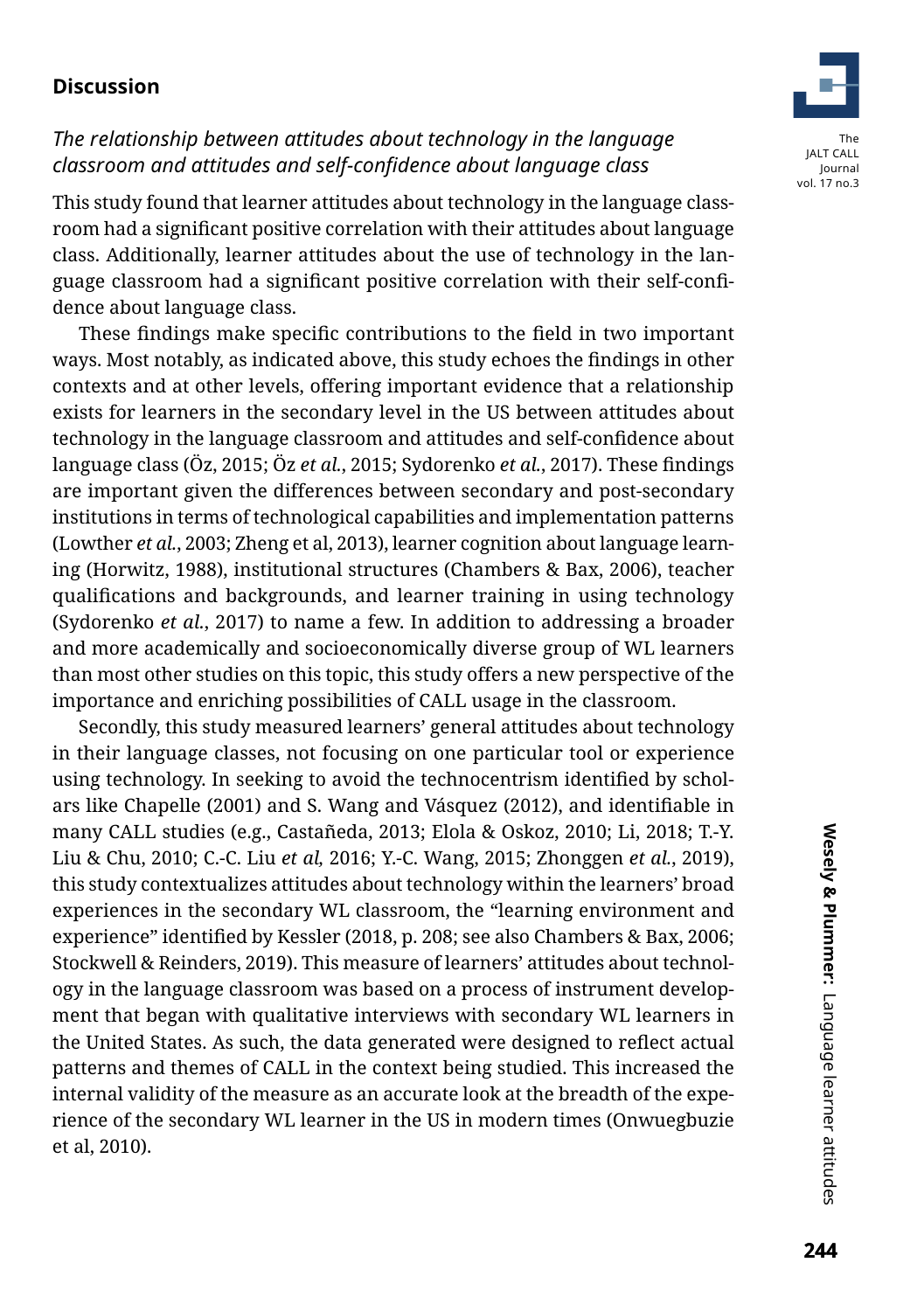#### *Computer prevalence*

In the case of learner attitudes about the use of technology in the language classroom, there were significant differences between all three groups – high, medium, and low computer usage. Learners with low technology usage displayed significantly fewer positive attitudes and lower self-confidence about language class, and fewer positive attitudes about the use of technology in the language classroom than learners with medium or high usage. This finding echoed work conducted across national and international contexts outside of language education, where consistently positive relationships between the increased use of technology in schools and positive attitudinal measures have been found in many important studies (Gibson *et al.*, 2014; Hatlevik *et al.*, 2018; Levine & Donitsa-Schmidt, 1997; Lowther *et al.*, 2003; Schmid & Petko, 2019; Zhong, 2011).

Importantly, three different categories of computer prevalence were included in the analysis. This examination of three categories of prevalence allowed us to observe a more fine-grained distinction in the data, particularly when looking at learner attitudes and self-confidence about language class. Most notably, we found that learners in contexts with a medium and high computer usage in WL class responded similarly enough to questions about their attitudes and self-confidence about language class that there was no significant statistical difference between the groups on those sections. This finding suggests that, as long as there is some regular computer usage in WL classes, even if it is as infrequently as once a week, two to three times a month, or even once a month, there is a correlation with more positive attitudes and self-confidence about language class, again echoing the findings in other contexts in the work by Öz (2015), Öz *et al.* (2015), and Sydorenko *et al.* (2017). This finding provides a basis for what might potentially be a more manageable goal when considering initial and sustained implementation of computers in WL classes in order to improve attitudes and self-confidence in relation to language class.

The one area where the medium and high usage groups significantly differed was in the learner attitudes about the use of technology in the language classroom. In that case, the learners who reported high computer usage demonstrated significantly more positive attitudes about technology use in the language classroom than the medium group. One possible explanation for this finding lies in the fact that WL classrooms in which computers were used every day or almost every day (high usage group) would likely have been integrating a wide variety of CALL activities in the classroom. Learners in these classrooms would have more experience with and be better able to navigate computers and multiple technological tools (Hubbard, 2013). In such classes, CALL would be more normalized due to its regular use, potentially (although not certainly) making it more engaging. Classrooms in which computers were used once a week to once a month (medium usage group) would likely have been more focused on isolated CALL activities during that usage. It is possible that, despite the wording on the survey, the learners in the medium usage group were reflecting on one specific technological tool rather than a more global consideration of CALL in the classroom. This interpretation of the data

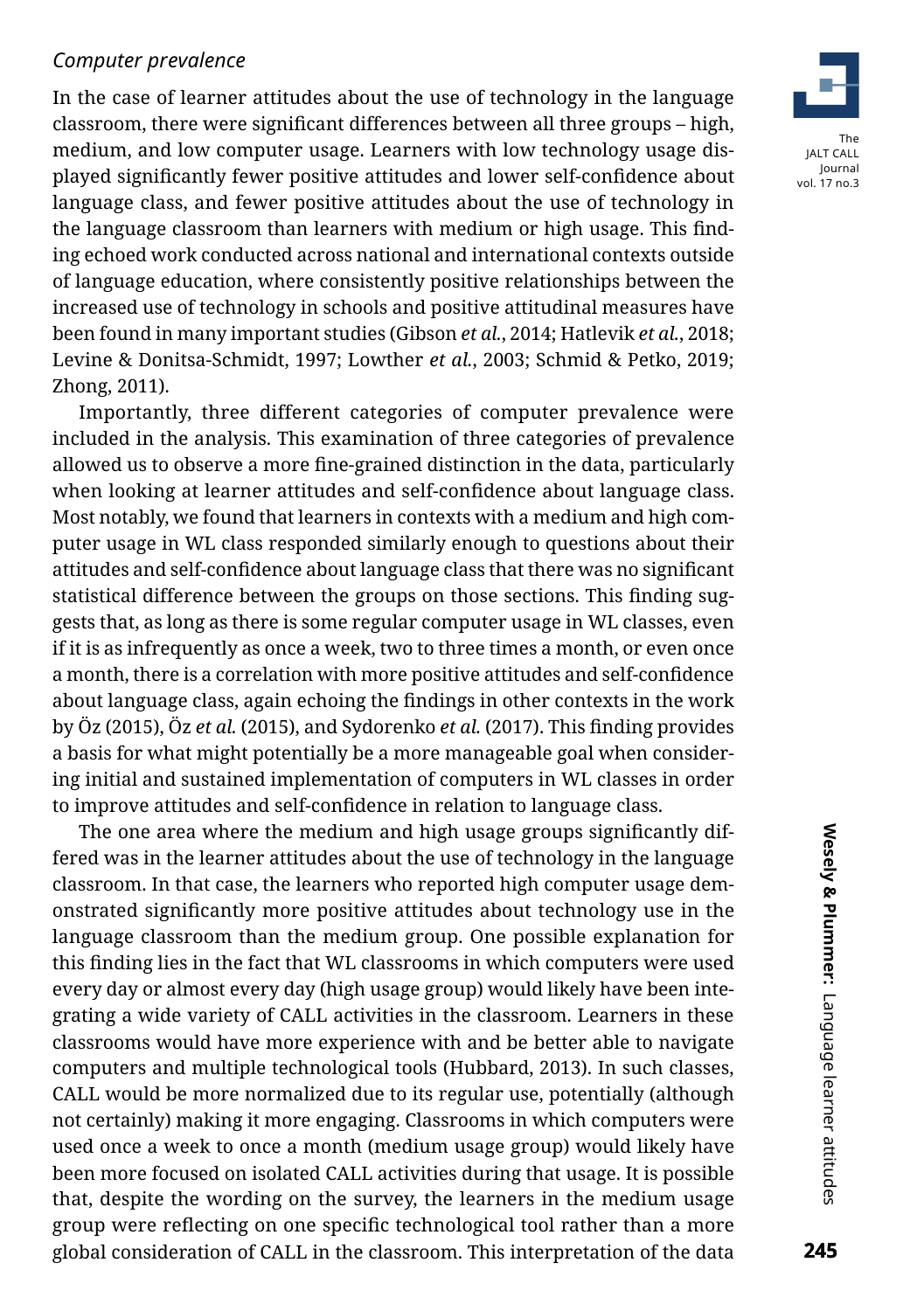mirrors the suggestion by scholars that the field needs to shift from a focus on individual technological tools to a normalized use of technology in teaching practice (Chambers & Bax, 2006) and the learning environment (Kessler, 2018). This significant difference in attitudes between the high-usage learners and the medium-usage learners might suggest that a more normalized, regular use of technology rather than a focus on isolated tools or infrequent technologyfocused projects results in better learner attitudes. More targeted investigation of this question is certainly warranted.



# **Limitations and suggestions for future research**

This study was based in a one-shot self-report measure of learner attitudes. This design does not account for possible variation in attitudes that might occur, for example, over time, or in response to specific CALL activities or tools (C.-C. Liu *et al.*, 2016). However, this design does allow this study to be in conversation with other similar studies. Future research might measure secondary WL learner attitudes multiple times during their schooling experience, tracing the fluctuations in their attitudes as they experience different WL classes with different types and amounts of CALL activities. Another limitation relates to the lack of ability to control what might be very important variables in this study. Some variables to consider might include learner attitudes about school, technology usage in other subjects at school, the nature of their language instruction and of the patterns of technology usage in their class, their socioeconomic status, or their out-of-school access to technology. Although the goal of this study was to trace broad trends in an understudied population, other types of differences within that population certainly merit investigation as well in order to hone our understanding of the phenomena in question. The issue of how learners access technology and how that overlaps with their socioeconomic status is a particularly important one as further investigation into learner attitudes about CALL develops (see Vekiri, 2010). Finally, the changes in technology usage in the secondary WL classroom have shifted dramatically in 2020 due to COVID-19, and those effects will be felt in many unpredictable ways in the future. Many studies about learner attitudes about technology and language learning will need to be revisited in light of these societal changes.

# **Conclusion**

This study contributes to a shift in CALL research to a broad consideration of CALL as an integral, regular, consistent component of the language learning process (Chambers & Bax, 2006; Chapelle, 2001; Kessler, 2018; Stockwell & Reinders, 2019; Sydorenko *et al.*, 2017; S. Wang & Vásquez, 2012; Warschauer, 2002). The study presents evidence that the secondary WL learners in the US experience technology and language learning as a unified whole in the language classroom, and that they often have similar attitudes about both. In cases where computers were not used as frequently in the classroom, learner attitudes were less positive about technology and about the WL class, and they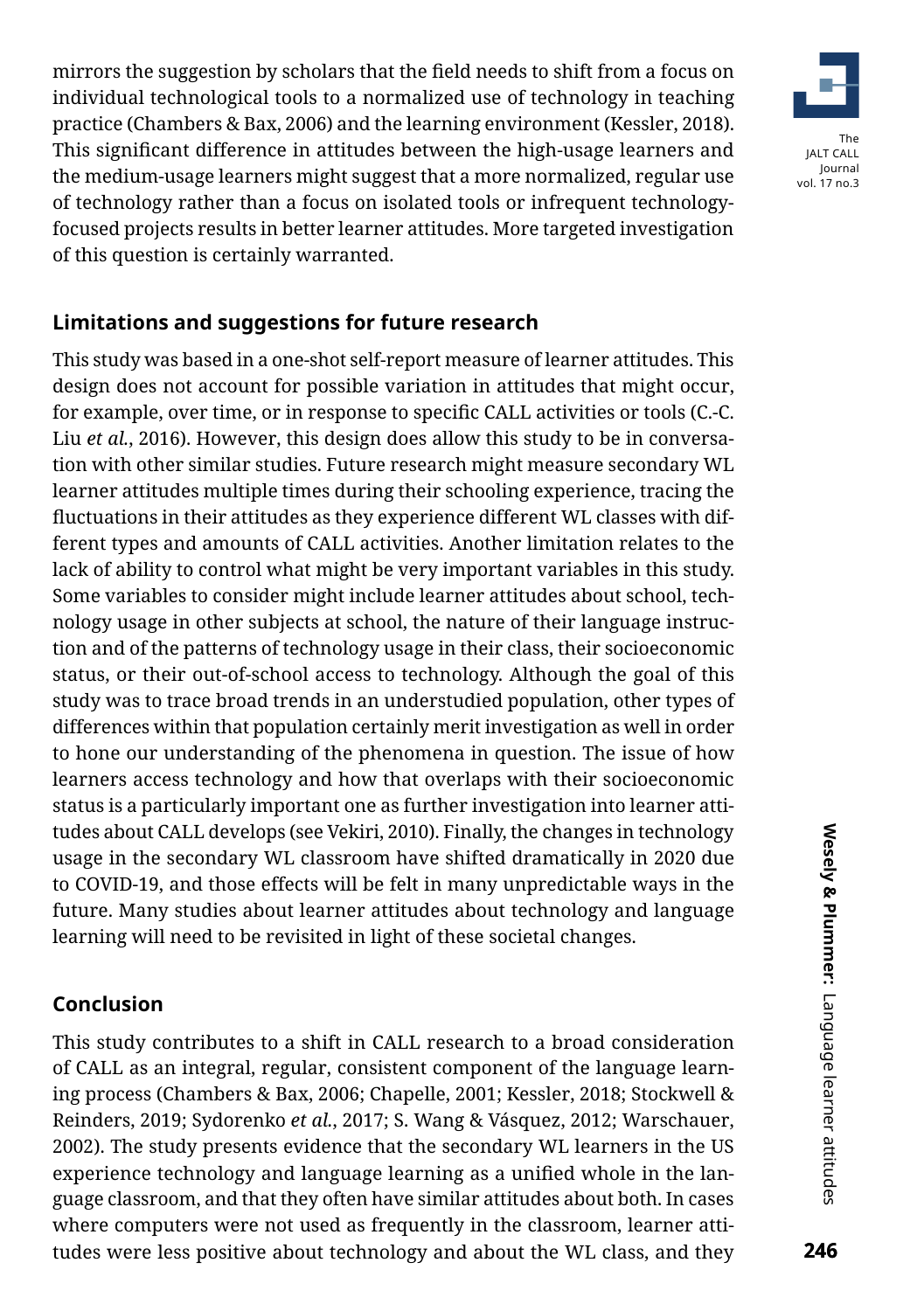reported lower self-confidence about their WL class. As learner attitudes are shown in this study to be related to the overall prevalence of computers in the classroom, then future research should take prevalence into account even when looking at specific technological tools.

Furthermore, in using a measure with items that reflect the specific CALL practices and the learning context of US secondary WL learners, this study responds to the need for context-specific studies of learners and CALL (Chambers & Bax, 2006; Sydorenko *et al.*, 2017). The first implication for practice is that the inclusion of more CALL in the WL classroom relates to improved learner attitudes and self-confidence in language class. This finding echoes Sydorenko *et al.*'s (2019) finding about learner beliefs at the post-secondary level in the US; like them, we recommend that teachers can enhance the strength of this relationship through more discussion with learners about the benefits of CALL in language learning. A second implication is that language teacher educators can use these findings as justification and context for enhanced training in technology integration in the WL classroom. CALL can be positioned not just as a vital component of the language learning process, but also as a way for teacher candidates to cultivate positive learner attitudes in the WL classroom. Finally, this study invites us to consider the effectiveness of the specific CALL learning opportunities being developed and provided. As online learning, hybrid, and blended learning models, and 1:1 initiatives become more common at all levels, WL teachers need to be included in school and district conversations about effective practice using technology, so that they can best leverage the attitudinal benefits associated with CALL to enhance learning outcomes. Ultimately, this study hopes to provide a new step forward in the improvement of language education at all levels and in all contexts.

# **References**

- Castañeda, M. (2013). "I am proud that I did it and it's a piece of me": Digital Storytelling in the Foreign Language Classroom. *CALICO Journal, 30*(1), 44–62. https://www.jstor.org/stable/calicojournal.30.1.44
- Chambers, A., & Bax, S. (2006). Making CALL work: Towards normalisation. *System, 34*(4), 465–479. https://doi.org/10.1016/j.system.2006.08.001
- Chapelle, C. A. (2001). *Computer applications in second language acquisition: Foundations for teaching, testing, and research.* New York: Cambridge University Press.
- Chen, P.-J. (2016). Learners' metalinguistic and affective performance in blogging to write. *Computer Assisted Language Learning, 29*(4), 790–814. https://doi.org/10.1080/09588221.2015.1068813
- Elola, I., & Oskoz, A. (2010). Collaborative writing: Fostering foreign language and writing conventions development. *Language Learning & Technology, 14*(3), 51–71. http://llt.msu.edu/vol14num3/elolaoskoz.pdf

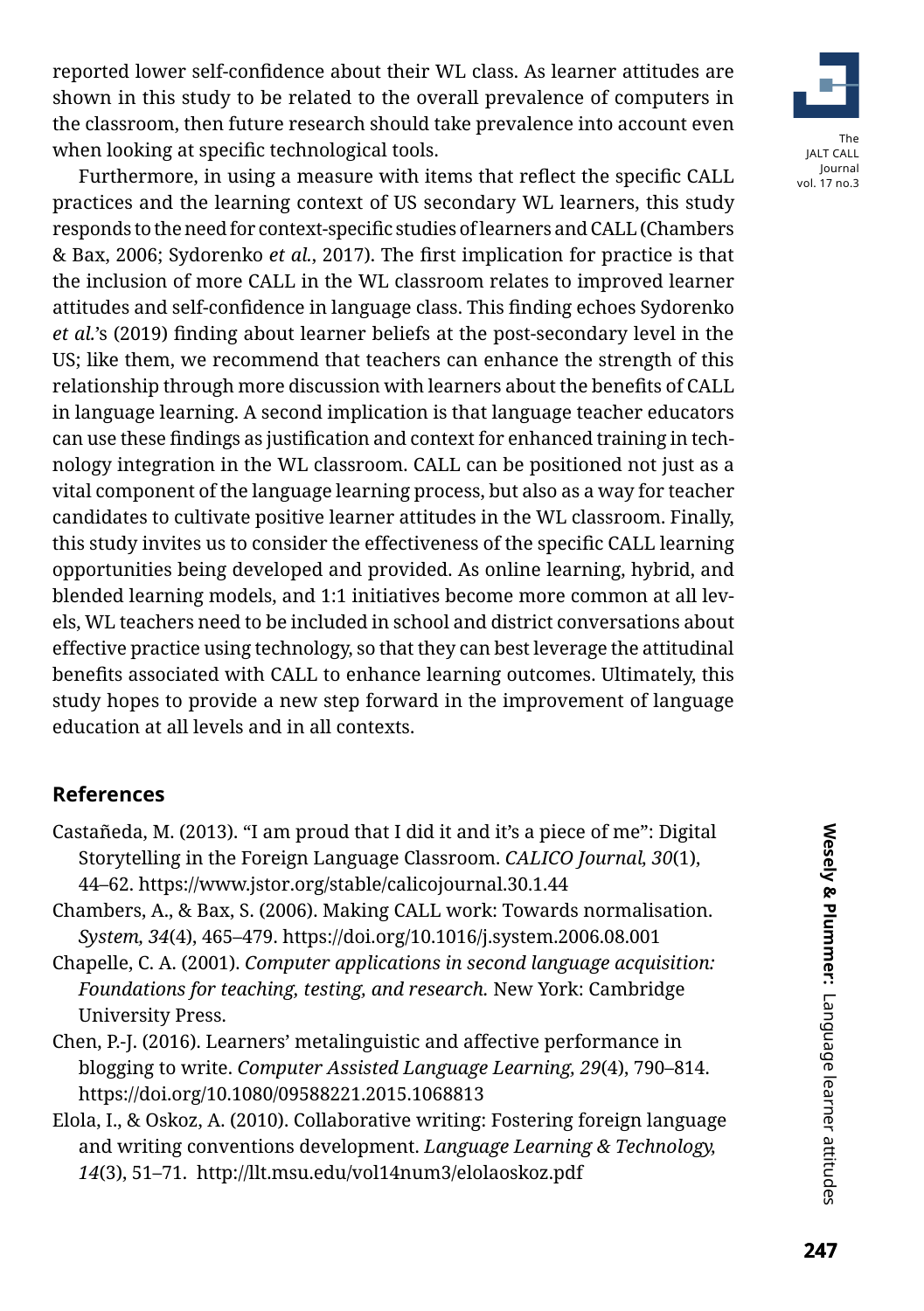- Gibson, P. A., Stringer, K., Cotten, S. R., Simoni, Z., O'neal, L. J., & Howell-Moroney, M. (2014). Changing teachers, changing students? The impact of a teacher-focused intervention on students' computer usage, attitudes, and anxiety. *Computers & Education, 71,* 165–174. https://doi.org/10.1016/j.compedu.2013.10.002
- Gikas, J., & Grant, M. M. (2013). Mobile computing devices in higher education: Student perspectives on learning with cellphones, smartphones & social media. *The Internet and Higher Education, 19,* 18–26. https://doi.org/10.1016/j.iheduc.2013.06.002
- Guilloteaux, M. J., & Dörnyei, Z. (2008). Motivating language learners: A classroom-oriented investigation of the effects of motivational strategies on student motivation. *TESOL Quarterly, 42*(1), 55–77. https://doi.org/10.1002/j.1545-7249.2008.tb00207.x
- Hatlevik, O. E., Throndsen, I., Loi, M., & Gudmundsdottir, G. B. (2018). Students' ICT self-efficacy and computer and information literacy: Determinants and relationships. *Computers & Education, 118,* 107–119. https://doi.org/10.1016/j.compedu.2017.11.011
- Horwitz, E. K. (1988). The beliefs about language learning of beginning university foreign language students. *The Modern Language Journal, 72*(3), 283–294. https://www.jstor.org/stable/327506
- Hubbard, P. (2013). Making a case for learner training in technology enhanced language learning environments. *CALICO Journal, 30*(2), 163– 178. https://www.jstor.org/stable/calicojournal.30.2.163
- Kessler, G. (2018). Technology and the future of language teaching. *Foreign Language Annals, 51*(1), 205–218. https://doi.org/10.1111/flan.12318
- Levine, T., & Donitsa-Schmidt, S. (1998). Computer use, confidence, attitudes, and knowledge: A causal analysis. *Computers in Human Behavior, 14*(1), 125–146.
- Li, M. (2018). Computer-mediated collaborative writing in L2 contexts: an analysis of empirical research. *Computer Assisted Language Learning, 31*(8), 882–904. https://doi.org/10.1080/09588221.2018.1465981
- Liu, T.-Y., & Chu, Y.-L. (2010). Using ubiquitous games in an English listening and speaking course: Impact on learning outcomes and motivation. *Computers & Education, 55*(2), 630–643.

https://doi.org/10.1016/j.compedu.2010.02.023

- Liu, C.-C., Wang, P.-C., & Tai, S. J. D. (2016). An analysis of student engagement patterns in language learning facilitated by Web 2.0 technologies. *ReCALL, 28*(2), 104–122. https://doi.org/10.1017/S095834401600001X
- Lowther, D. L., Ross, S. M., & Morrison, G. M. (2003). When each one has one: The influences on teaching strategies and student achievement of using laptops in the classroom. *Educational Technology Research and Development, 51*(3), 23–44.

https://link.springer.com/article/10.1007%252FBF02504551



The JALT CALL Journal vol. 17 no.3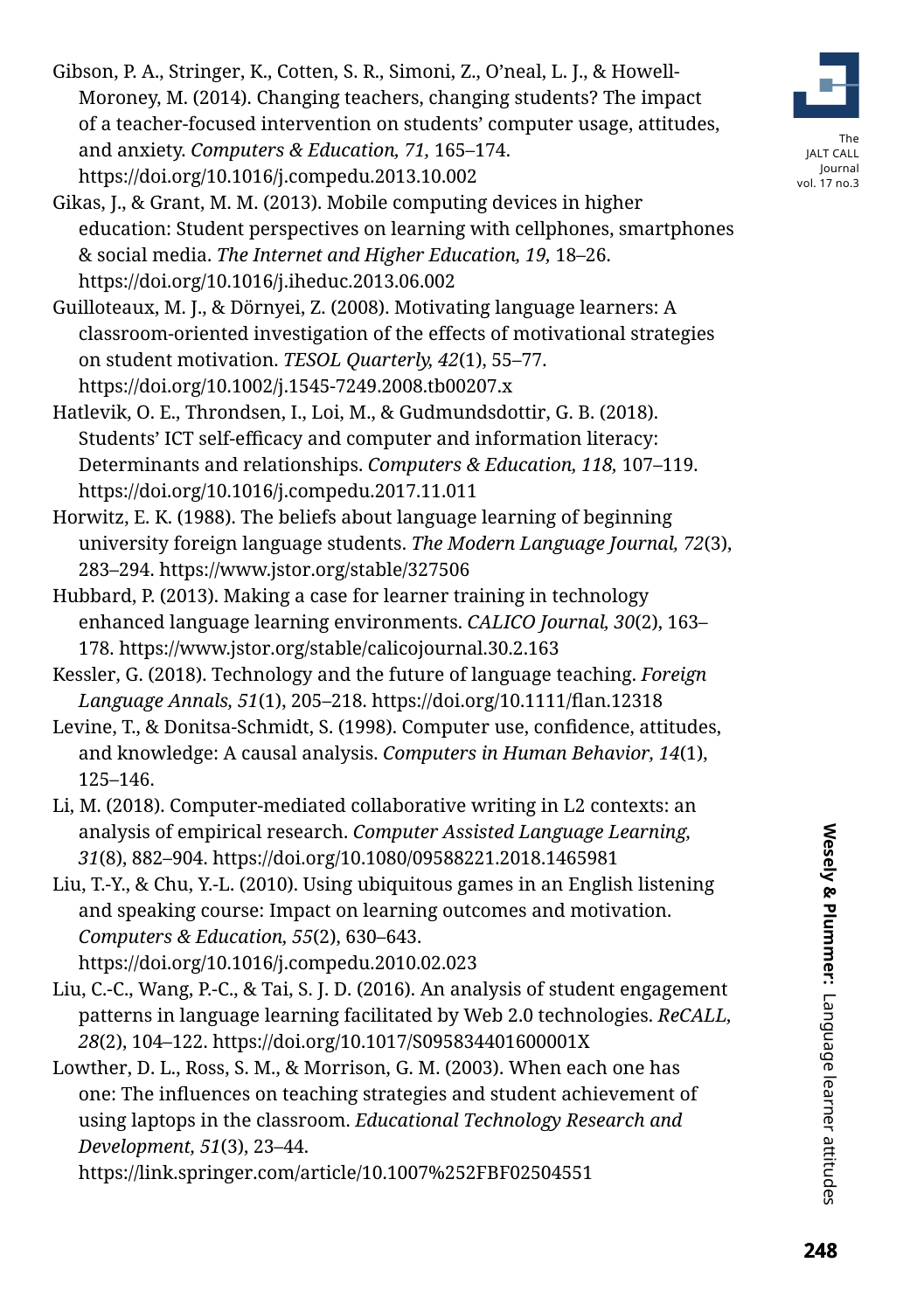- MacLean, G. R., & Elwood, J. A. (2009). Digital natives, learner perceptions, and the use of ICT. In M. Thomas (Ed.), *Handbook of Research on Web 2.0 and second language learning* (pp. 156–179). Information Science Reference.
- Mao, J. (2014). Social media for learning: A mixed methods study on high school students' technology affordances and perspectives. *Computers in Human Behavior, 33*, 213–223. https://doi.org/10.1016/j.chb.2014.01.002
- Mavrou, K., Lewis, A., & Douglas, G. (2010). Researching computer-based collaborative learning in inclusive classrooms in Cyprus: The role of the computer in pupils' interaction. *British Journal of Educational Technology, 41*(3), 486–501.
- Onwuegbuzie, A. J., Bustamante, R. M., & Nelson, J. A. (2010). Mixed research as a tool for developing quantitative instruments. *Journal of Mixed Methods Research, 4*(1), 56–78. https://doi.org/10.1177/1558689809355805
- Öz, H. (2015). Investigating the relationship between foreign language learning and CALL attitudes among EFL freshman students. *Procedia – Social and Behavioral Sciences, 176,* 1041–1049. https://doi.org/10.1016/j.sbspro.2015.01.576
- Öz, H., Demirezen, M., & Pourfeiz, J. (2015). Digital device ownership, computer literacy, and attitudes toward foreign and computer-assisted language learning. *Procedia-Social and Behavioral Sciences, 186,* 359–366. https://doi.org/10.1016/j.sbspro.2015.04.028
- Phakiti, A. (2015). Quantitative research and analysis. In B. Paltridge & A. Phakiti (Eds.), *Research methods in applied linguistics* (pp. 27–47). Bloomsbury.
- Schmid, R., & Petko, D. (2019). Does the use of educational technology in personalized learning environments correlate with self-reported digital skills and beliefs of secondary-school students? *Computers & Education, 136,* 75–86. https://doi.org/10.1016/j.compedu.2019.03.006
- Stockwell, G., & Reinders, H. (2019). Technology, motivation and autonomy, and teacher psychology in language learning: Exploring the myths and possibilities. *Annual Review of Applied Linguistics, 39,* 40–51. https://doi.org/10.1017/S0267190519000084
- Sydorenko, T., Hsieh, C.-N., Ahn, S., & Arnold, N. (2017). Foreign language learners' beliefs about CALL: The case of a U.S. Midwestern university. *CALICO Journal, 34*(2), 196–218. https://doi.org/10.1558/cj.28226
- Turner, J. (1993). Another researcher comments... *TESOL Quarterly, 27,* 736– 739. https://www.jstor.org/stable/3587409
- Vekiri, I. (2010). Socioeconomic differences in elementary students' ICT beliefs and out-of-school experiences. *Computers & Education, 54*(4), 941– 950. https://doi.org/10.1016/j.compedu.2009.09.029
- Wang, Y.-C. (2015). Promoting collaborative writing through wikis: A new approach for advancing innovative and active learning in an ESP context. *Computer Assisted Language Learning, 28*(6), 499–512. https://doi.org/10.1080/09588221.2014.881386



vol. 17 no.3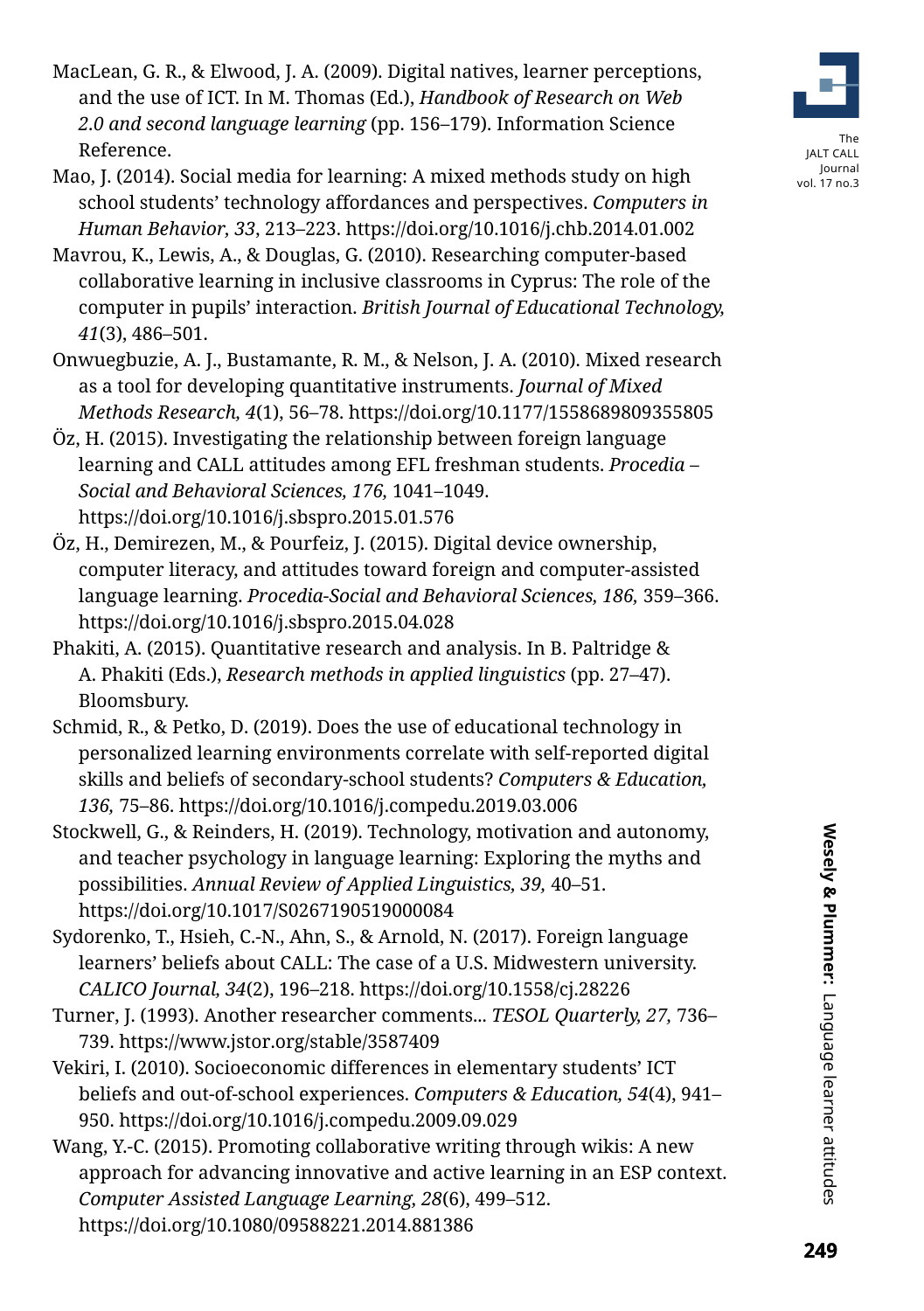Wang, S., & Vásquez, C. (2012). Web 2.0 and second language learning: What does the research tell us? *CALICO Journal, 29*(3), 412–430. https://www.jstor.org/stable/calicojournal.29.3.412

Warschauer, M. (2002). A developmental perspective on technology in language education. *TESOL Quarterly, 36*(3), 453–475. https://doi.org/10.2307/3588421



- Zhong, Z. J. (2011). From access to usage: The divide of self-reported digital skills among adolescents. *Computers & Education, 56*(3), 736–746. https://doi.org/10.1016/j.compedu.2010.10.016
- Zhonggen, Y., Ying, Z., Zhichun, Y., & Wentao, C. (2019). Student satisfaction, learning outcomes, and cognitive loads with a mobile learning platform. *Computer Assisted Language Learning, 32*(4), 323–341. https://doi.org/10.1080/09588221.2018.1517093

# **Appendix A**

# *Student technology questionnaire*

Thank you for accessing this questionnaire about technology and language learning. It should only take about ten minutes to complete. Please finish the entire questionnaire, and be honest. You will not have to enter your name at any time, and we have no way of detecting who you are.

**Throughout this questionnaire, whenever there is a reference to 'computer' this includes: a desktop computer, a laptop computer, and/or a tablet computer (e.g., iPad).**

If you have any questions about this survey, please contact Dr. Pamela Wesely at the University of Iowa. Her email address is pamela-wesely@uiowa. edu, and her phone number is 319-335-XXXX. Thank you very much for your help and your responses!

By continuing, you confirm that you are currently enrolled in a middle school, junior high school, or high school foreign language course (e.g., Spanish, French, Chinese, etc.).



The JALT CALL Journal vol. 17 no.3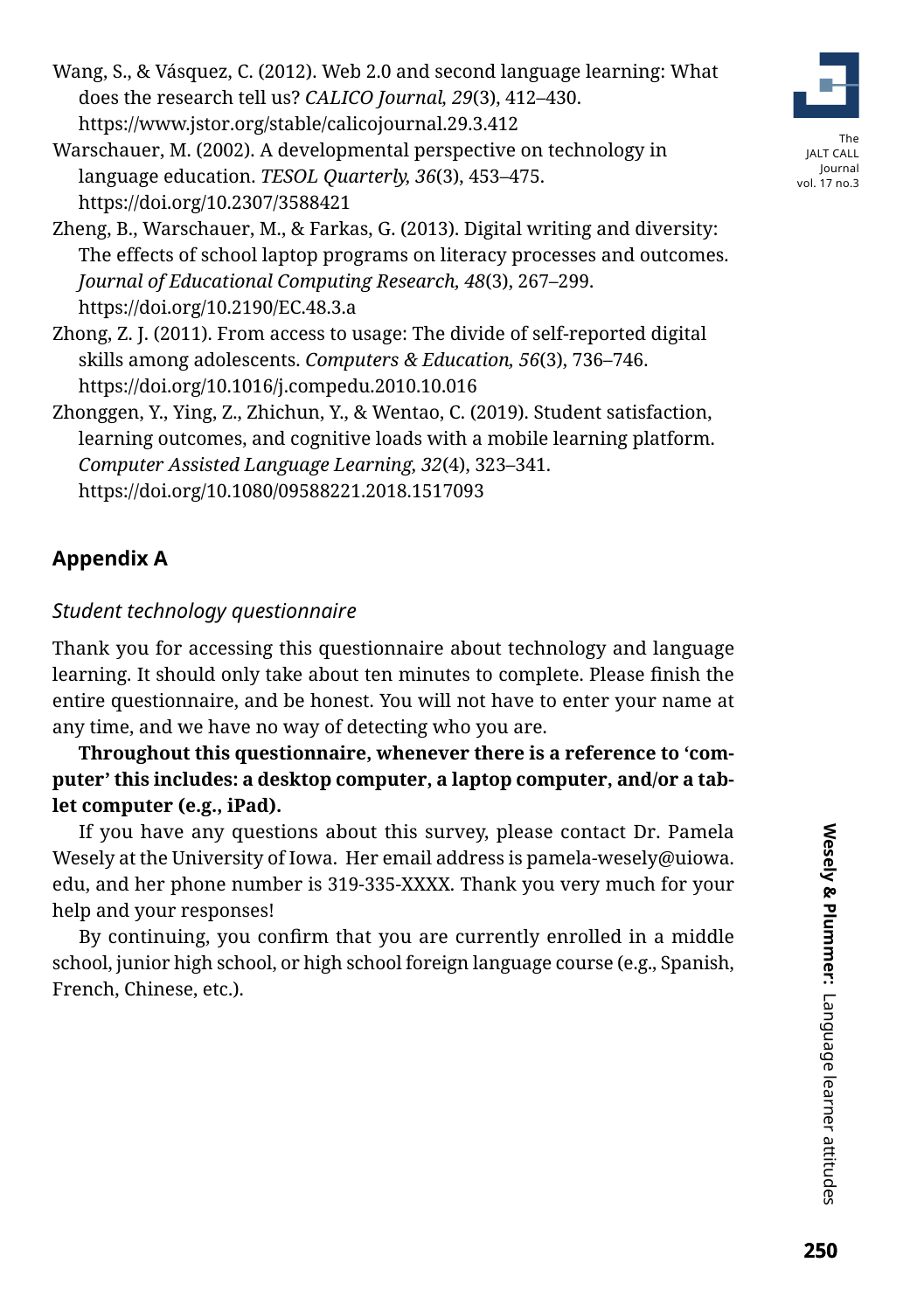#### **A. How well can you do the following activities? Select one response for each activity.**

(1 = Not at all, 2 = A little, 3 = Enough so I have no problems, 4 = Well, 5 = Extremely well)

| 1.  | Touch-typing                                                 |   | $\mathcal{P}$ | 3 |   | 5 |
|-----|--------------------------------------------------------------|---|---------------|---|---|---|
| 2.  | Browsing the internet using a cell phone                     |   | $\mathcal{P}$ | 3 | 4 | 5 |
| 3.  | Browsing the internet using a computer                       |   | $\mathcal{L}$ | 3 | 4 | 5 |
| 4.  | Email using a cell phone                                     | 1 | $\mathcal{P}$ | 3 | 4 | 5 |
| 5.  | Email using a computer                                       |   | $\mathcal{P}$ | 3 | 4 | 5 |
| 6.  | Writing a paper on a computer (e.g., Microsoft Word)         |   | $\mathcal{P}$ | 3 | 4 | 5 |
| 7.  | Creating a spreadsheet on a computer (e.g., Microsoft Excel) | 1 | $\mathcal{P}$ | 3 | 4 | 5 |
| 8.  | Downloading movies and music                                 |   | $\mathcal{P}$ | 3 | 4 | 5 |
| 9.  | Downloading new software (including apps)                    |   | $\mathcal{P}$ | 3 | 4 | 5 |
| 10. | Connecting peripheral devices (speakers, printer, etc.)      |   | $\mathcal{P}$ | 3 | 4 | 5 |

#### **B. How useful is technology like cell phones and computers for learning the following subjects? Select one response for each activity.**

(1 = Not at all, 2 = A little, 3 = Somewhat useful, 4 = Quite useful, 5 = Extremely useful)

| 11. Learning math                      | 1 2 3 4 5                           |  |  |
|----------------------------------------|-------------------------------------|--|--|
| 12. Learning science                   | $1 \quad 2 \quad 3 \quad 4 \quad 5$ |  |  |
| 13. Learning history or social studies | 1 2 3 4 5                           |  |  |
| 14. Learning English                   | $1 \quad 2 \quad 3 \quad 4 \quad 5$ |  |  |
| 15. Learning a second language         | $1 \quad 2 \quad 3 \quad 4 \quad 5$ |  |  |

# **C. After high school, how much do you think you will use technology for the following? Select one response for each item.**

| 16. For private use (e.g., browsing, shopping on the internet) | 1 2 3 |                     | 45  |  |
|----------------------------------------------------------------|-------|---------------------|-----|--|
| 17. For work                                                   |       | $1 \quad 2 \quad 3$ | 4 5 |  |
| 18. For study                                                  |       | $1 \quad 2 \quad 3$ | 4 5 |  |

(1 = Not at all, 2 = Occasionally, 3 = Sometimes, 4 = Frequently, 5 = Almost always)

#### **D. How much do you like doing the following class activities that use technology? Select one response for each activity.**

(1 = Strongly dislike, 2 = Dislike, 3 = Neither like nor dislike, 4 = Like, 5 = Strongly like, 6 = Never done this)

|     | 19. Looking at readings my teacher has posted                          |                |               | $2 \overline{3}$        | 4              |     | 5 6 |
|-----|------------------------------------------------------------------------|----------------|---------------|-------------------------|----------------|-----|-----|
| 20. | Doing a presentation with software (e.g., PowerPoint, Prezi)           | $\overline{1}$ | 2             | 3                       | 4              | 5 6 |     |
| 21. | Taking a quiz or test                                                  |                | $\mathcal{L}$ | 3                       | $\overline{4}$ | 5 6 |     |
|     | 22. Posting on social network sites (e.g., Twitter, Pinterest, etc.) 1 |                | $\mathcal{L}$ | $\overline{\mathbf{3}}$ | 4              | 56  |     |
| 23. | Looking at videos or other media my teacher has posted                 |                | $\mathcal{P}$ | $\overline{\mathbf{3}}$ | $\overline{4}$ | 56  |     |
| 24. | Doing a drill or practice                                              |                |               | 2 <sup>3</sup>          | $\overline{4}$ | 5 6 |     |
| 25. | Creating and/or editing collaboratively (e.g., Google docs,            |                | $\mathcal{P}$ | 3                       | 4              | 56  |     |
|     | wiki)                                                                  |                |               |                         |                |     |     |



The JALT CALL Journal vol. 17 no.3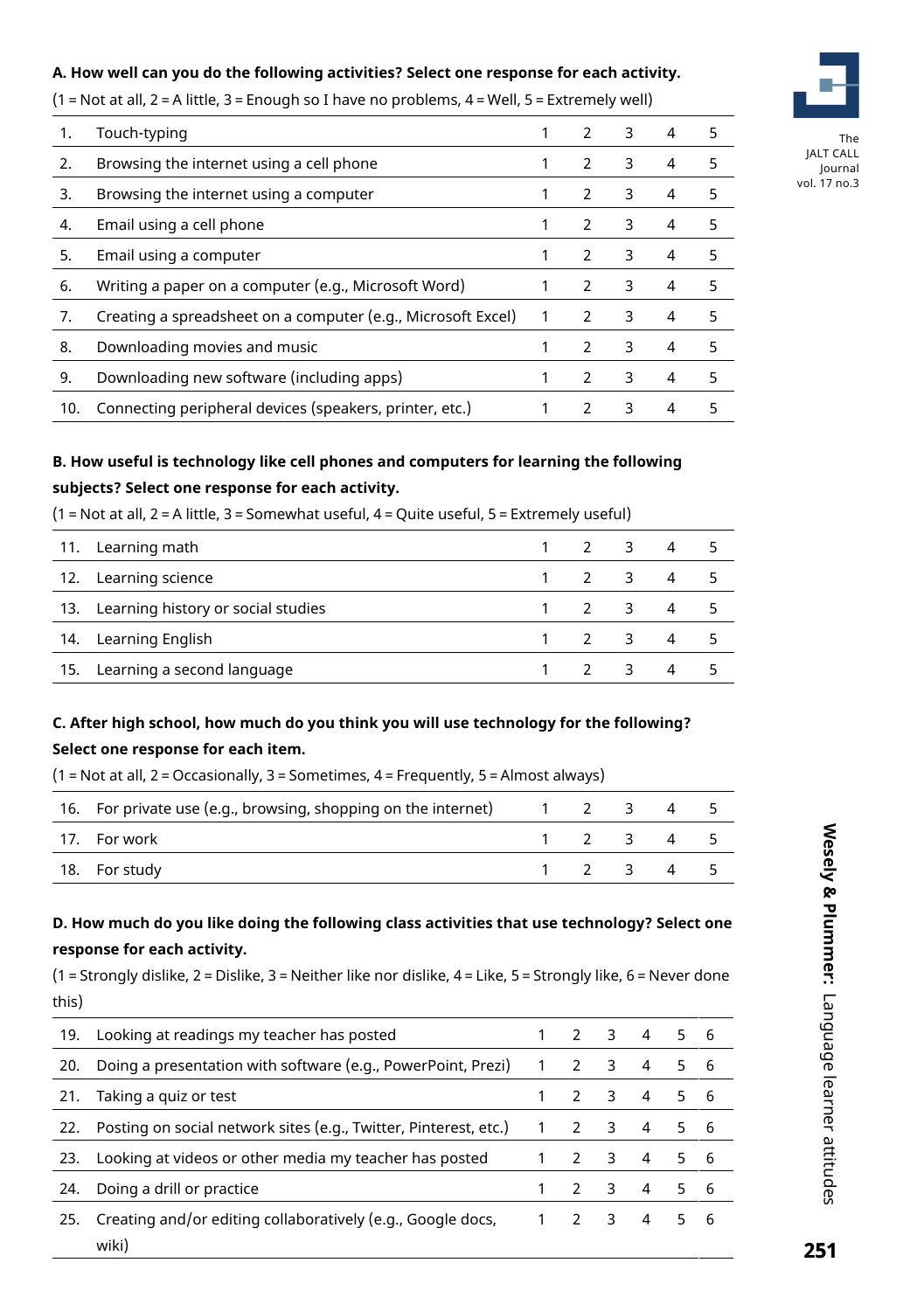|     | 26. Writing a 5-page paper              |  | 1 2 3 4 5 6             |  |
|-----|-----------------------------------------|--|-------------------------|--|
|     | 27. Playing an academic game            |  | 1 2 3 4 5 6             |  |
|     | 28. Writing and/or commenting on a blog |  | $1 \t2 \t3 \t4 \t5 \t6$ |  |
|     | 29. Creating videos for projects        |  | 1 2 3 4 5 6             |  |
| 30. | Researching on the internet             |  | 1 2 3 4 5 6             |  |



The JALT CALL Journal vol. 17 no.3

#### **E. How much have you learned about technology from the following? Select one response for each item.**

(1 = Not at all, 2 = Occasionally, 3 = Sometimes, 4 = Frequently, 5 = Most of my learning)

| 31. | School          |              |                     | 2 3 4 | - 5 |
|-----|-----------------|--------------|---------------------|-------|-----|
|     | 32. Friends     |              | $2 \quad 3 \quad 4$ |       | - 5 |
|     | 33. On your own | $2 \times 3$ |                     | 4     | - 5 |

#### **F. Please indicate the extent to which you do or have done the following activities. Select one response for each item.**

| 34. | Helping family with technology.                    | 1 2 3 4 |                |  |
|-----|----------------------------------------------------|---------|----------------|--|
|     | 35. Helping friends with technology.               |         | 1 2 3 4 5      |  |
| 36. | Helping classmates with technology.                | 1 2 3 4 |                |  |
| 37. | Using educational software for learning languages. | 2 3     | $\overline{4}$ |  |
|     | (e.g., Rosetta Stone, Pimsleur, Mango)             |         |                |  |

#### $(1 = Not at all, 2 = Occasionally, 3 = Sometimes, 4 = Frequently, 5 = Almost always)$

#### **38. What foreign language class are you currently enrolled in?**

**(Arabic, Chinese, French, German, Italian, Japanese, Korean, Latin, Portuguese, Russian, Spanish)**

#### **G. Please indicate how much the following sentences are true for you. Select one response for each item.**

(1 = Strongly disagree, 2 = Disagree, 3 = Neither agree nor disagree, 4 = Agree, 5 = Strongly agree) 38. I wish we had more [language] classes at school this year. 1 2 3 4 5 39. I like [language] class this semester. 1 2 3 4 5 40. [Language] is one of my favorite subjects at school this year.  $1 \quad 2 \quad 3 \quad 4 \quad 5$ 41. When [language] class ends, I often wish it would continue. 1 2 3 4 5 42. I want to work hard in [language] class to make my teacher happy. 1 2 3 4 5 43. I enjoy my [language] class this year because what we do is neither too hard nor too easy. 1 2 3 4 5 44. In [language] class this year, we are learning things that will be useful in the future. 1 2 3 4 5 45. I feel I am making progress in [language] this year. 1 2 3 4 5 46. I believe I will receive good grades in [language] this year. 1 2 3 4 5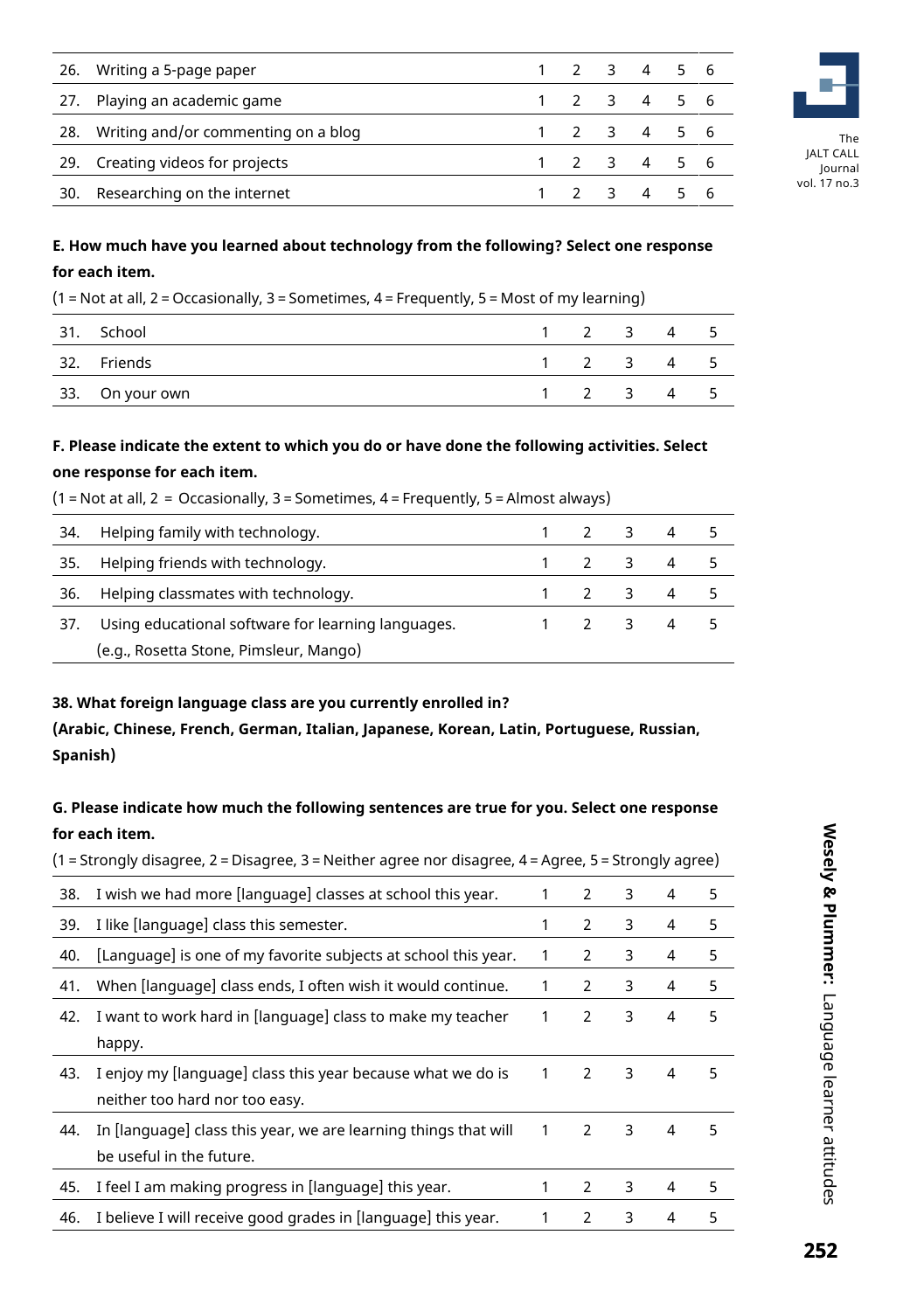| 47. | I often experience a feeling of success in my [language]<br>class this year.        |                |               | 3 | 4 | 5 |
|-----|-------------------------------------------------------------------------------------|----------------|---------------|---|---|---|
| 48. | I am sure that one day I will be able to speak [language].                          |                | $\mathcal{L}$ | 3 | 4 |   |
| 49. | In [language] class this year, I usually understand what to<br>do and how to do it. |                | $\mathcal{L}$ | 3 | 4 | 5 |
| 50. | This year, I think I am good at learning [language].                                |                | $\mathcal{L}$ | 3 | 4 |   |
| 51. | I often volunteer to do speaking presentations in [language]<br>class.              | $\overline{1}$ | $\mathcal{L}$ | 3 | 4 | 5 |



The JALT CALL Journal vol. 17 no.3

#### **H. Please indicate how much the following sentences are true for you. Select one response per item.**

(1 = Strongly disagree, 2 = Disagree, 3 = Neither agree nor disagree, 4 = Agree, 5 = Strongly agree)

| 53. | Using technology in my [language] class helps make less<br>work for students.               | 1            | $\overline{2}$ | 3              | 4              | 5 |
|-----|---------------------------------------------------------------------------------------------|--------------|----------------|----------------|----------------|---|
| 54. | I like emailing or texting my teacher in [language].                                        | 1            | $\overline{2}$ | 3              | 4              | 5 |
| 55. | My teacher can trust me to pick ways to use technology to<br>help me learn [language].      | 1            | 2              | 3              | 4              | 5 |
| 56. | When we use technology in my [language] class I feel like I<br>learn more.                  | $\mathbf{1}$ | $\overline{2}$ | 3              | 4              | 5 |
| 57. | I am able to manage technology distractions in my<br>[language] class.                      | 1            | $\overline{2}$ | 3              | $\overline{4}$ | 5 |
| 58. | I spend personal time using technology to help me improve<br>my [language].                 | 1            | $\overline{2}$ | 3              | 4              | 5 |
| 59. | I always use technology the way my [language] teacher<br>wants me to in class.              | 1            | $\overline{2}$ | 3              | $\overline{4}$ | 5 |
| 60. | We don't have technology break-downs in my [language]<br>class.                             | 1            | $\overline{2}$ | 3              | $\overline{4}$ | 5 |
| 61. | I enjoy it when my teacher incorporates technology into my<br>[language] class.             | 1            | $\overline{2}$ | 3              | $\overline{4}$ | 5 |
| 62. | I like it when my teacher gives me choices of different<br>technology to use in [language]. | 1            | $\overline{2}$ | $\overline{3}$ | 4              | 5 |
| 63. | I feel like we use the right amount of technology in<br>[language] class.                   | 1            | $\overline{2}$ | $\overline{3}$ | $\overline{4}$ | 5 |
| 64. | I know how to find technology resources to help me learn<br>[language].                     | 1            | $\overline{2}$ | 3              | 4              | 5 |

#### **I. Background information. Please answer the following questions.**

65. Gender: (male/female)

66. Year in School: (5th, 6th, 7th, 8th, 9th, 10th, 11th, 12th)

67. What level of foreign language class are you currently in? (middle school first year, middle school second/third/fourth year, high school level 1, high school level 2, high school level 3, high school level 4, high school level 5/AP)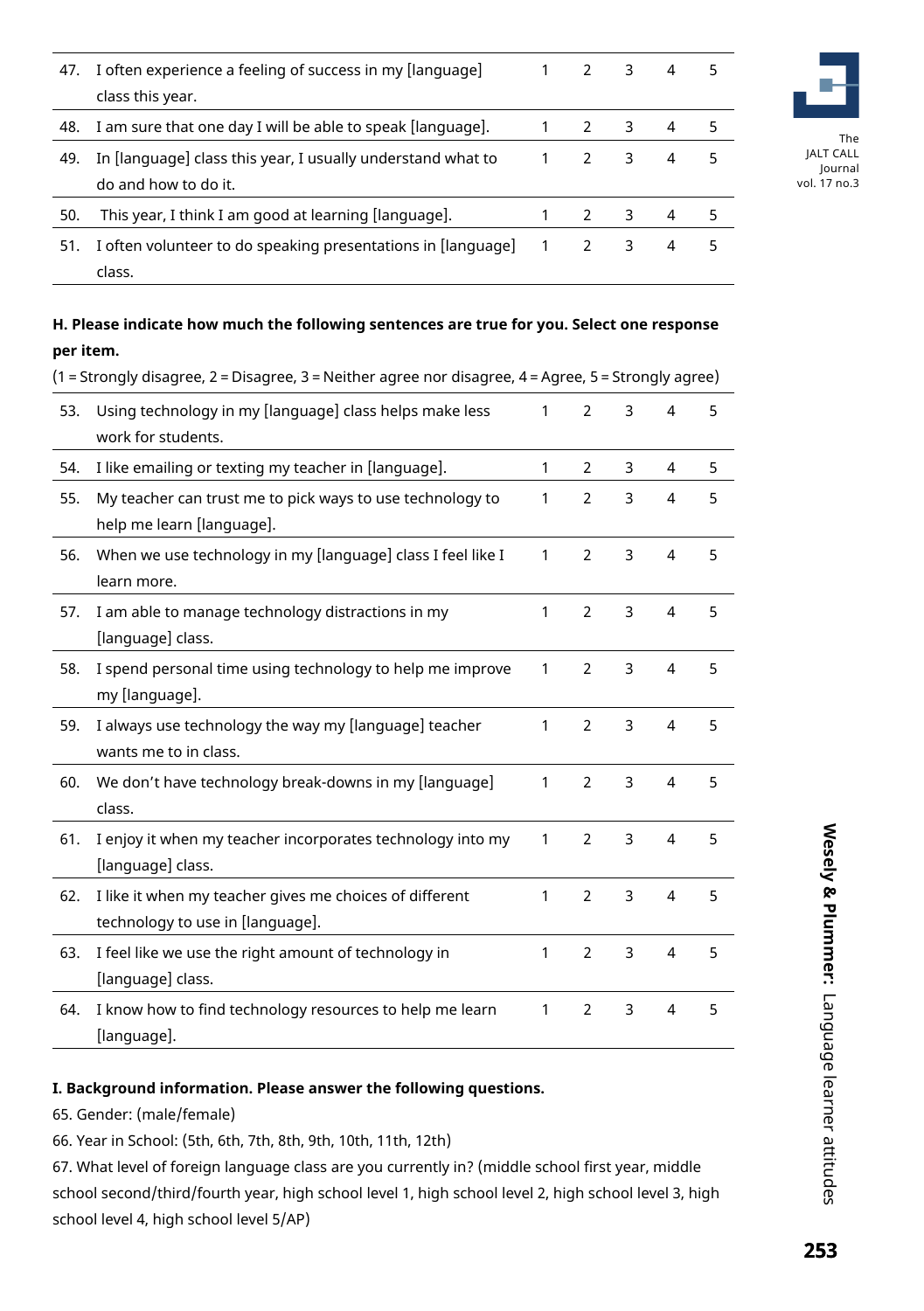68. List any other languages that you are currently or have previously studied (other than  $[language]$ :

69. Name of the current school you are attending:

70. Name of your school district (if you don't know, leave it blank):

71. How do you access technology at your school? (check all that apply): (computer lab/computers in my classroom/laptop or tablet cart/one-to-one)

72. How do you access technology in your language classroom? (check all that apply) (computer lab/computers in classroom/laptop or tablet cart/one-to-one)

73. At your current school, where is there internet access? (check all that apply) (all the classrooms/most of the classrooms/common areas(e.g., main office or library)

74. How often do you access the internet at school? (daily/weekly/Once a week/2–3 times a month/once a month/once or twice a year/never)

75. How often do you access the internet in your [language] classroom? (daily/weekly/Once a week/2–3 times a month/once a month/once or twice a year/never)

76. Do you have internet access at home? (yes/no)

77. Do you have access to a personal computer at home (e.g., laptop, desktop computer and/or tablet)? (yes/no)

78. Do you have regular access to the internet from a smart phone? (yes/no)

79. Approximately how many hours per week do you think you spend on a computer?

80. Approximately how many of those hours per week are spent doing personal (not school related) things on the computer?

81. Do you use any of the following social media sites outside of school activities? (check all that apply) (Facebook/Twitter/Instagram/Pinterest/Google+/YouTube/FoureSquare/SnapChat/Blog/ Other)

# **Appendix B**

# *Student interview protocol*

I just want to start by talking generally about languages and language learning.

- ► What's your main reason for learning Spanish?
- ► Talk to me about Spanish. Do think that it's good to know it? Why or why not?
- ► Talk to me about Spanish -speaking people that you know. What are they like?
- ► What about other languages? Have you ever thought about learning another language? What and why?

Let's talk about your Spanish class. Can you describe it to me? What are some things that you do a lot in that class?

- ► What are some of your favorite activities in that class?
- ► What are some of your least favorite activities?
- ► What do you think helps you learn the most in that class?
- ► Can you compare yourself to other students in the class? Do you feel that you are good at Spanish?